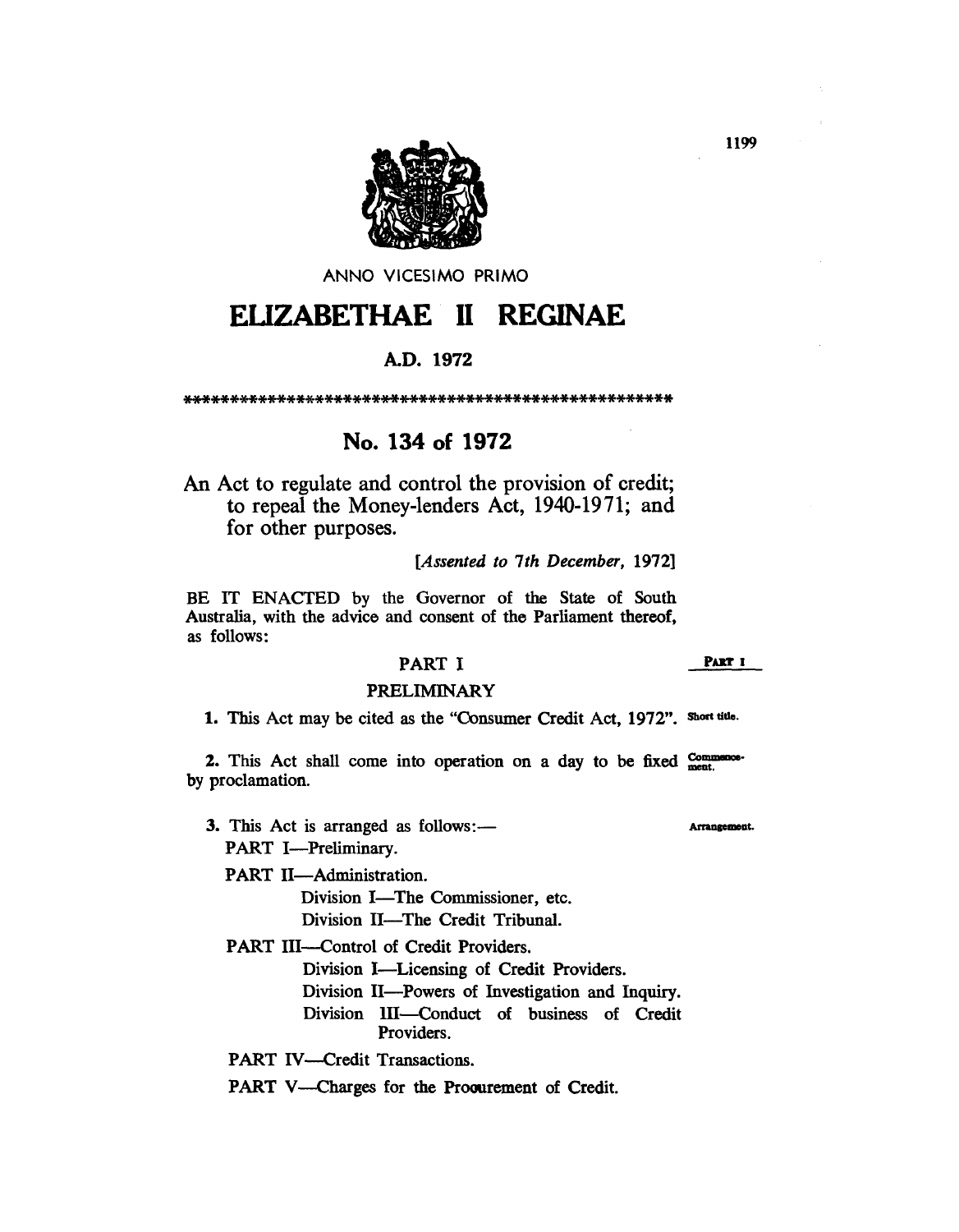# PART VI-Harsh and Unconscionable Terms. PART VII-Miscellaneous.

Repeal and<br>saving<br>provision.

4. (1) The following Acts are repealed: the Money-lenders Act, 1940;

> the Money-lenders Act Amendment Act, 1960; the Money-lenders Act Amendment Act, 1966.

(2) A person by, or on behalf of, whom a licence was held under the repealed Act immediately before the commencement of this Act shall be deemed to be licensed as a credit provider under this Act until the expiration of the period for which the licence was granted or last renewed and shall, for the duration of that period, be entitled to carry on business as a credit provider at any place at which he was authorized by the licence to carry on business as a money-lender.

(3) A person carrying on a business immediately before the commencement of this Act in respect of which a licence was not required under the repealed Act, but is required under this Act, is not required to be licensed until the expiration of two months from the commencement of this Act.

( 4) The business of a body corporate that is deemed to be licensed under subsection (2) of this section, or to which subsection (3) of this section applies, is not required to be managed under the personal supervision of a natural person approved by the Tribunal until the expiration of two months from the commencement of this Act.

(5) Notwithstanding the repeal effected by subsection (1) of this section, the provisions of the repealed Act shall continue to apply to any contract made before the commencement of this Act to which that Act applied immediately before the commencement of this Act.

(6) This Act shall not apply in respect of any contract made before the commencement of this Act.

**Interpretation** 

5. In this Act, unless the contrary intention appears—

- "authorized address" in relation to a licensed credit provider means any address at which a credit provider is authorized by this Act to carry on business:
- "authorized name" in relation to a licensed credit provider means the name in which the credit provider is licensed:
- "consumer" means any person (other than a body corporate) who enters into a credit contract with a view to obtaining credit or the use or benefit of credit: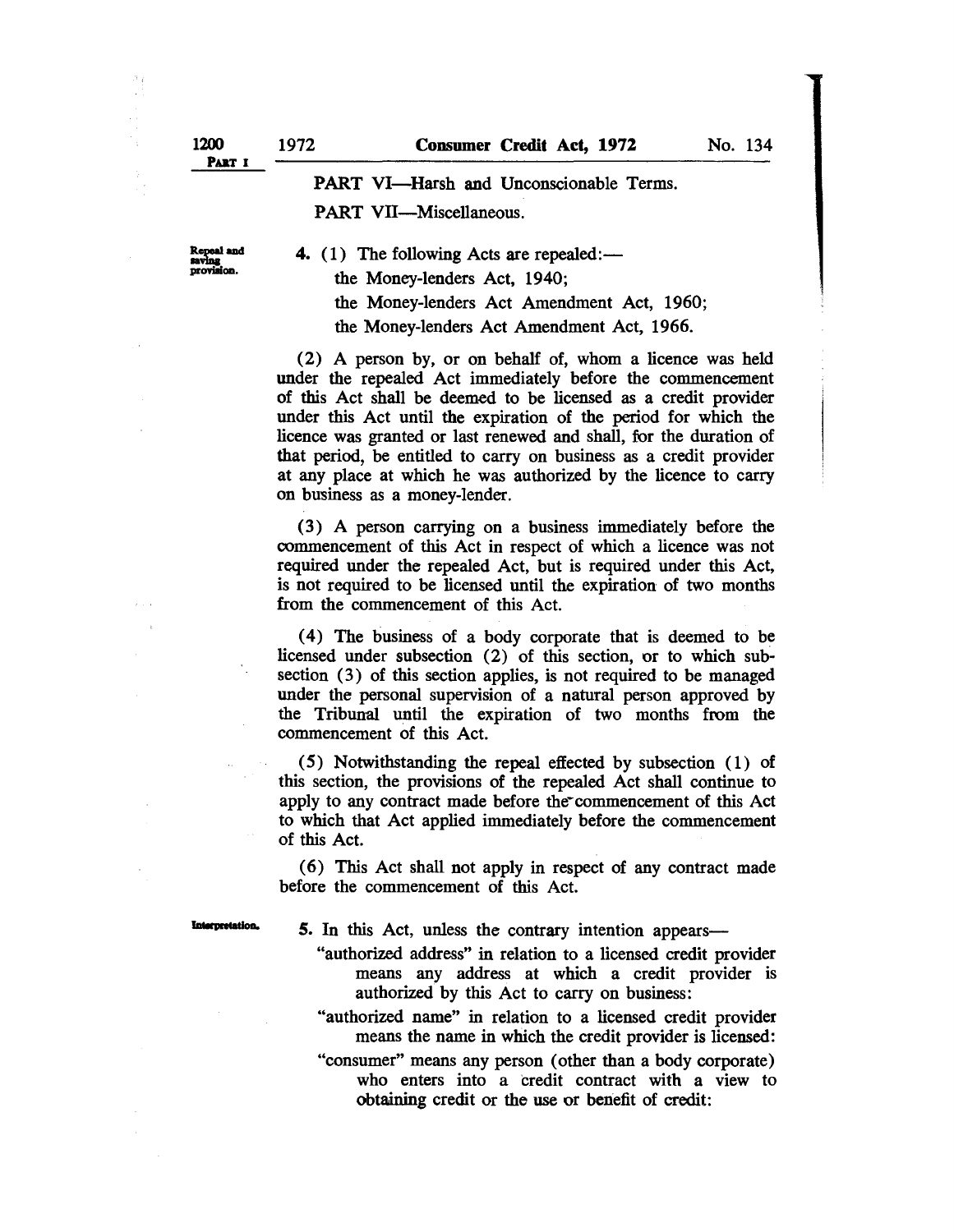1201 PART I

"consumer contract" means a consumer contract, as defined in the Consumer Transactions Act, 1972:

"credit" means-

(a) any advance of money or money's worth made in expectation of repayment or any forbearance to require payment of any money owing made in expectation of subsequent payment;

and includes-

(b) any provision of a contract or agreement for the sale of goods under which the consumer is entitled to discharge his pecuniary obligations under the contract or agreement in three or more instalments:

"credit charge"-

- (a) in relation to a credit contract (other than a sale by instalment) means any interest or other amount (however it may be described), or the value of any other benefit, in excess of the principal, that has been, or is to be, paid or given in consideration of, or otherwise in respect of, the provision of credit but does not include-
	- (i) any amount that has been, or is to be paid, on account of stamp duty, fees payable to the Registrar-General, or costs or fees payable to a legal practitioner or licensed land broker in respect of the transaction; or
	- (ii) any other charges authorized for the purpose of this definition by regulation;

and

- $(b)$  in relation to a sale by instalment, has the meaning assigned by section 41 of this Act:
- "credit contract" means a contract or agreement (whatever its terms or form may be) under which credit is provided by a credit provider to, or for the use or benefit of, a person ( other than a body corporate) and includes a sale by instalment:

"credit provider" means-

(a) a person whose business is, or includes, the provision of credit, or who holds himself out in any way as carrying on that business;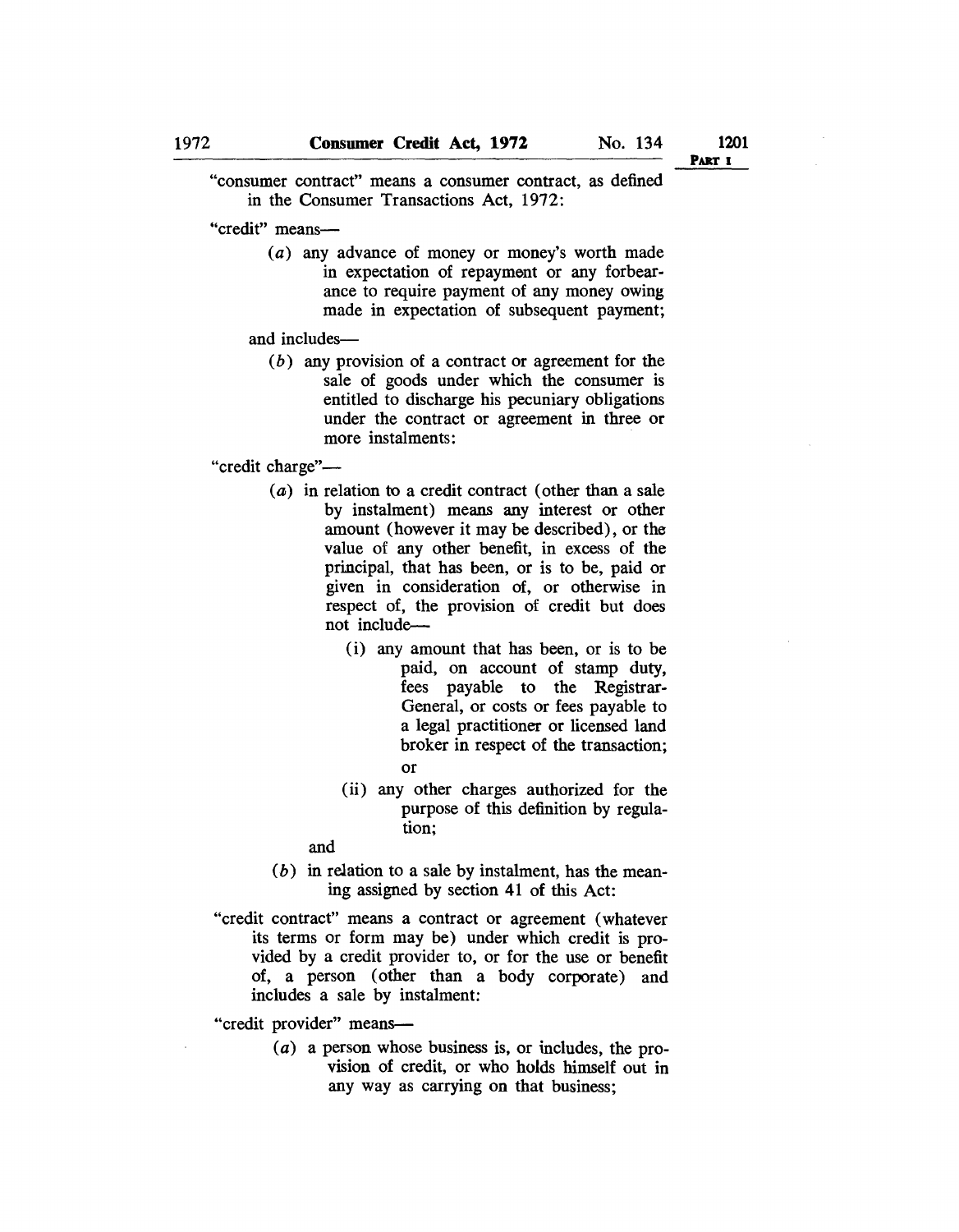\$Ķ. 花花

and includes-

 $(b)$  a person who, in the course of a business, enters as vendor into a contract of sale by instalment:

"guarantee" includes an indemity:

- "guarantor" means a person who guarantees the performance of obligations under a credit contract by a consumer and includes a person who undertakes to indemnify a credit provider for any loss that he might suffer in consequence of any failure to recover moneys from a consumer under a credit contract or purported credit contract (but does not include a person who gives any such guarantee or makes any such undertaking in the course of carrying on a business of insurance or any other business):
- "instalment" in relation to a sale by instalment does not include any deposit paid or provided by a consumer before or at the time of the formation of the contract:
- "nominated member" of the Tribunal means a member of the Tribunal nominated by the Minister:
- "officer" in relation to a corporation means any director, manager or secretary of the corporation:

"principal"-

 $(a)$  in relation to a credit contract (other than a sale by instalment), means the amount actually lent by the credit provider under the credit contract;

and

 $(b)$  in relation to a sale by instalment, has the meaning assigned by section 41 of this Act:

"revolving charge account" means an account-

(a) to which an amount or amounts due under a consumer contract or consumer contracts are debited;

and

- (b) upon which a credit charge is made from time to time on the outstanding balance of the account:
- "sale by instalment" means a consumer contract for the sale of goods under which the consumer is entitled to discharge his pecuniary obligations under the contract in three or more instalments: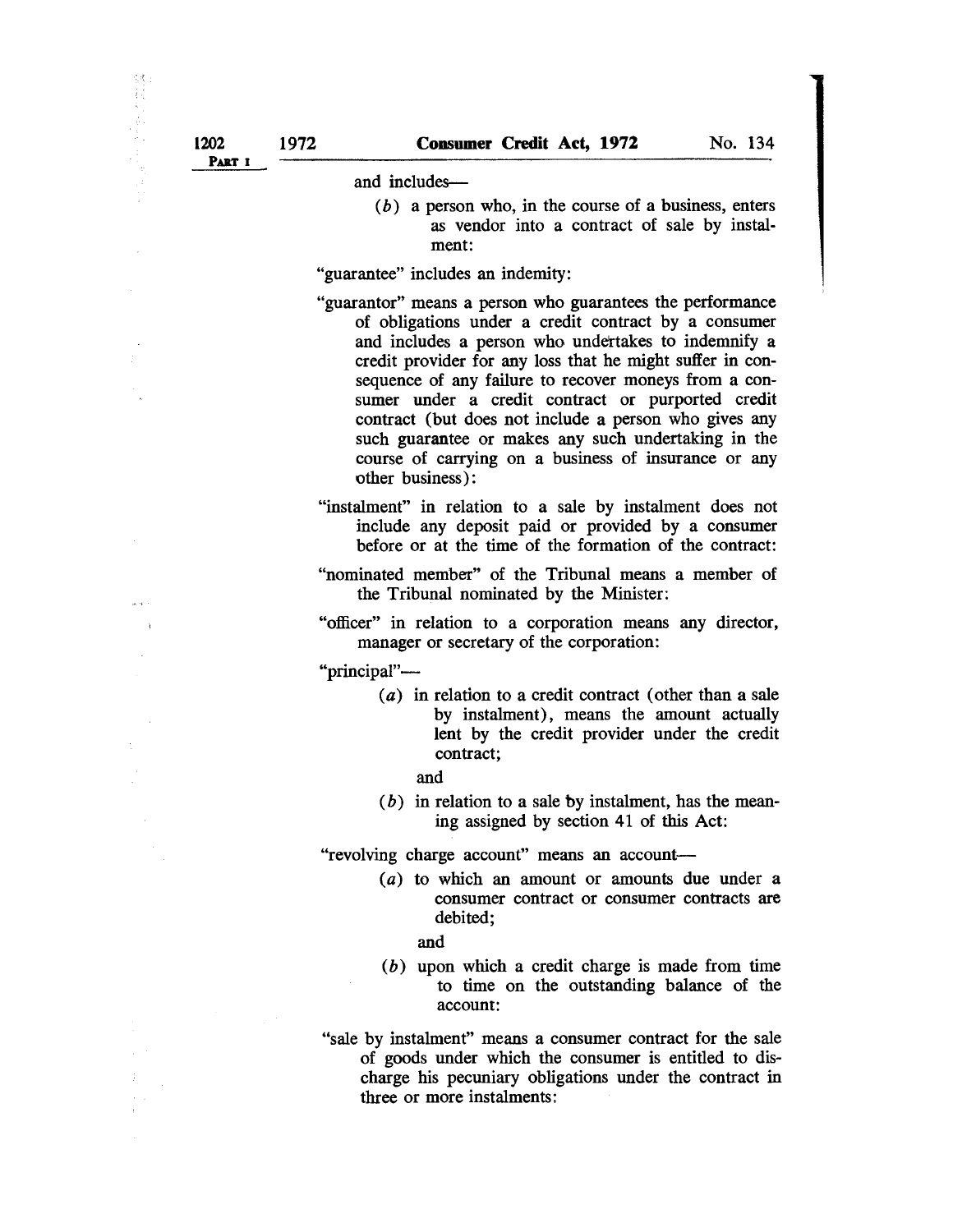*lW3*  Part i

"statutory rebate" in relation to a credit charge-

- (a) where it appears from a credit contract that the credit charge has been calculated on a simple interest basis at a rate specified in the contract on the amount outstanding from month to month-means the amount of interest attributable to the period of complete months still remaining under the contract;
- (b) in any other case, means the amount derived by mUltiplying the! credit charge by the sum of all the whole numbers from one to the number of complete months in the period of the credit contract still remaining (both inclusive) and by dividing the product so obtained by the sum of all the whole numbers from one to the number of complete months in the period of the contract (both inclusive) ;

less any amount payable by the consumer to the credit provider, in respect of the transaction for which the statutory rebate is calculated, under the Stamp Duties Act:

- "the Commissioner" means the person for the time' being holding, or acting in, the office of the South Australian Commissioner for Prices and Consumer Affairs under the Prices Act:
- "the Registrar" means the person for the time being holding, or acting in, the office of Registrar of the Tribunal under this Act:
- "the repealed Act" means the Money-lenders Act, 1940- 1971, repealed by this Act:
- "the Tribunal" means the Credit Tribunal constituted under this Act.

**6.** (1) Subject to subsection (2) of this section, this Act Application of this Act. (except Part V and Part VI) does not apply in respect of any credit provider or credit contract-

- (a) where the credit provider is the Crown or an agency or instrumentality of the Crown;
- (b) where the credit provider is a licensed pawn broker who provides the' credit in the course of his business as such;
- (c) where the credit provider is a municipal or district council or a body corporate that is, by virtue of any Act, vested with the powers of a municipal or district council;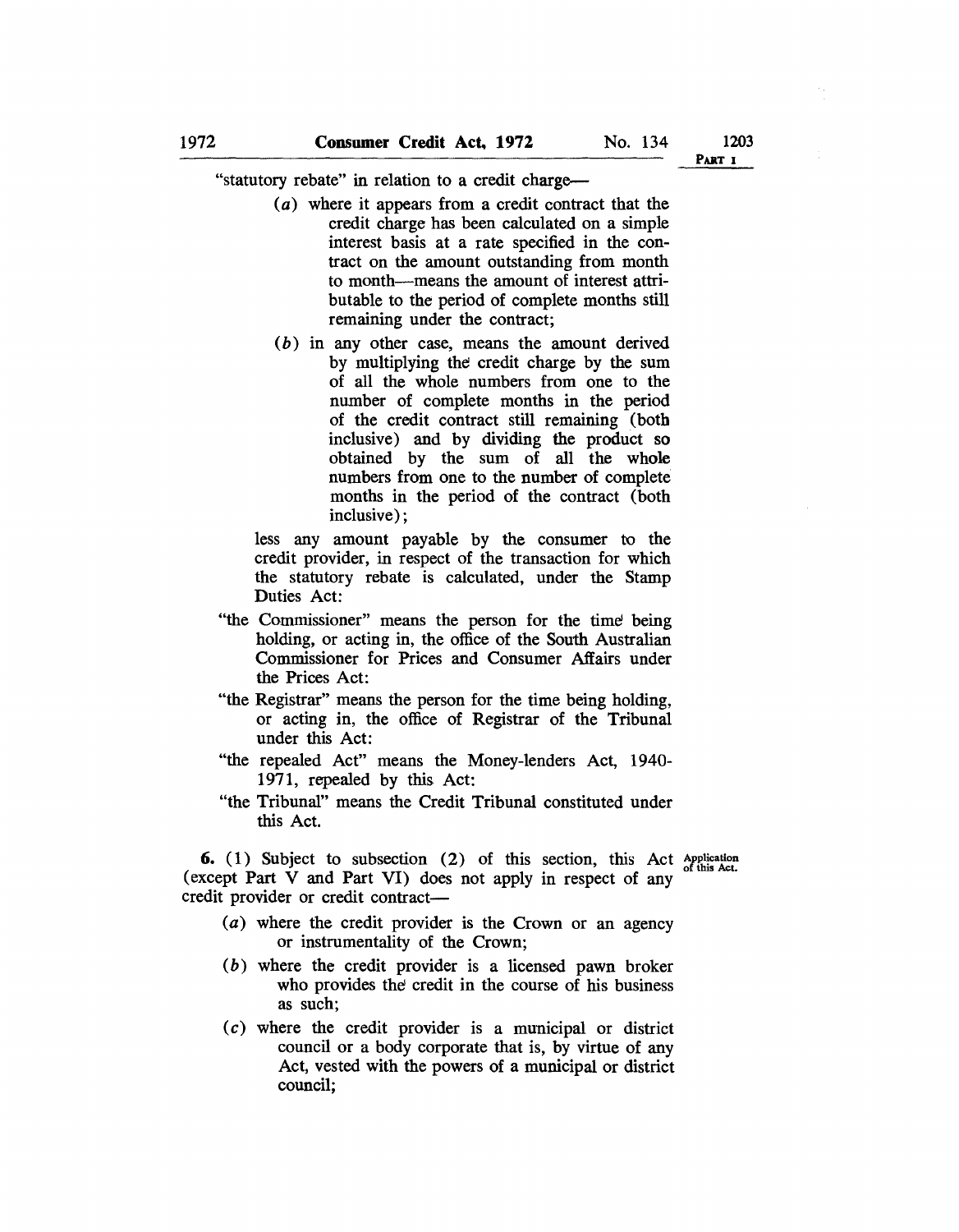- (d) where the credit provider is a society registered under the Friendly Societies Act, the Industrial and Provident Societies Act, or the Building Societies Act;
- (e) where the credit provider is a body corporate whose principal business is insurance;
- *(I)* where the credit provider is a body corporate empowered by special Act of Parliament to provide credit in accordance with the special Act;
- (g) where the credit provider is a body corporate lawfully carrying on the business of banking;
- (h) where the business of the credit provider does not oonsist of, or include, the provision of credit to consumers;
- (i) where the credit provider is a person whose business does not involve the provision of credit at a rate of interest exceeding ten per centum per annum or such other rate as may be prescribed;
- or
- (j) where the credit provider is a person who is, for the time being, exempted from the obligation to be licensed by proclamation under this Act.

(2) The provisions of Parts *N,* V and VI of this Act apply in respect of all sales by instalment.

- (3) This Act does not apply to a credit contract-
	- (a) where the amount of principal exceeds ten thousand dollars;

 $\sim$   $\sim$ 

- and
- $(b)$  where-
	- (i) the credit is not provided on the security of land;
	- or
	- (ii) the credit is provided on the security of land and the consumer has made a statutory declaration that he does not use, or propose to use, the land, or any part thereof, as a place of dwelling for his own personal occupation.

(4) The Governor may, by proclamation, exempt any person, or persons of any specified class from the obligation to be licensed under this Act, and may by subsequent proclamation vary or revoke any such proclamation.

 $\mathcal{L}$ 

 $\gamma$  (e  $\gamma$ 

 $\bar{z}$ 

 $\omega \propto \omega$ 

 $\frac{1}{2}$  . ΨÊ  $\chi^2$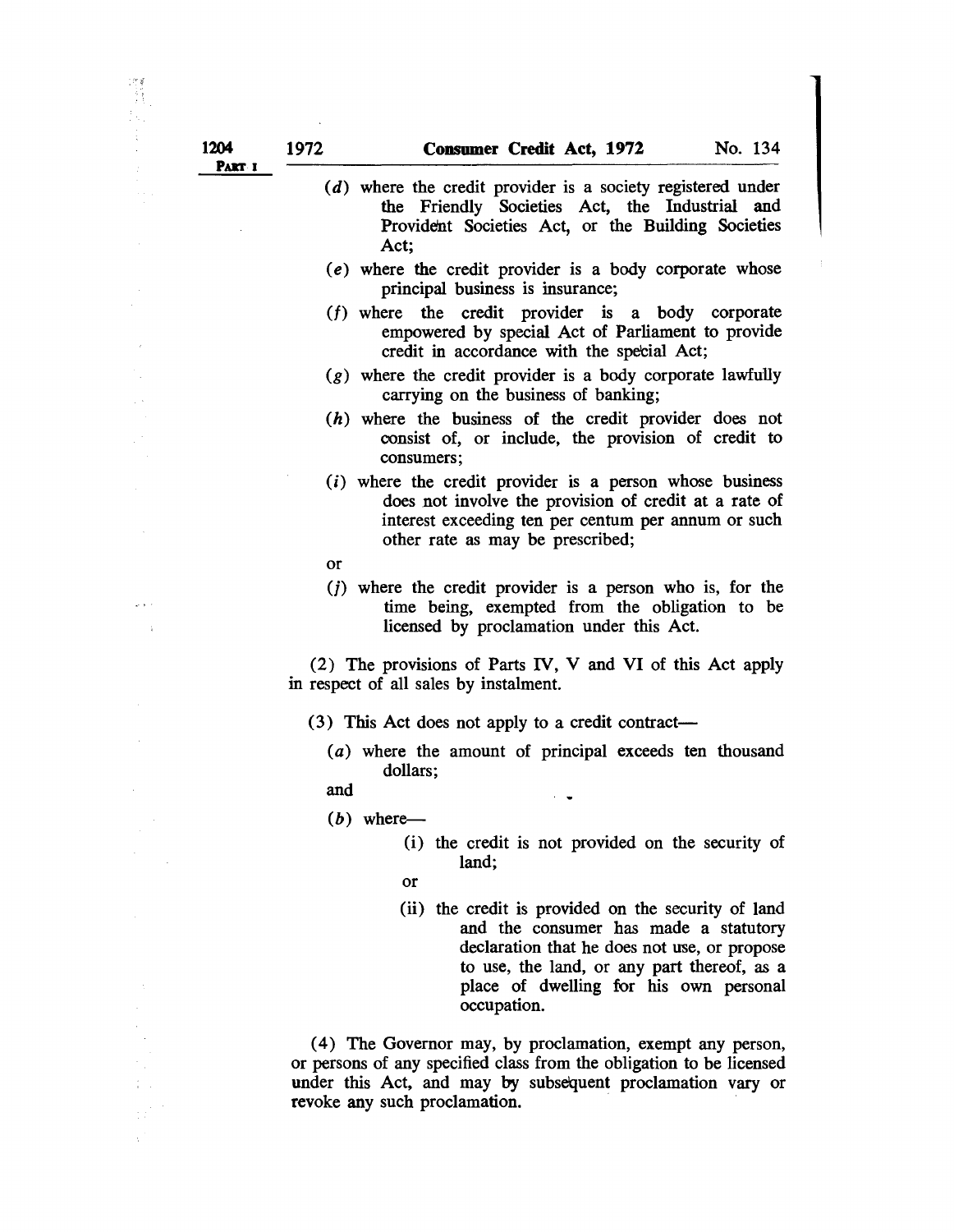1205 PART 1

(5) This Act does not apply in respect of any revolving charge account maintained on behalf of a consumer in accordance with the conditions prescribed by the Tribunal by a person authorized by the Tribunal to provide credit by means of such accounts.

(6) The Tribunal may, on the application of any person, authorize him to provide credit by means of revolving charge accounts, and such an authorization may be granted upon conditions-

- (a) limiting the frequency with which credit charges may be made on any such account;
- (b) limiting the amount of the credit charges that may be made on any such account,

and such other conditions as the Tribunal thinks fit.

### PART II

#### PART II

### ADMINISTRATION

### DIVISION I-THE COMMISSIONER, ETC.

7. (1) Subject to subsection (2) of this section, the Com-Administration of Act. missioner shall have the general administration of this Act.

(2) The Commissioner shall be subject to direction by the Minister in the administration of this Act.

8. (1) The Commissioner may, by instrument in writing, Delegation. delegate any of his powers under this Act or the Consumer Transactions Act, 1972, to any person to whom delegation of those powers is authorized by regulation.

(2) Where any powers are so delegated they may be exercised by the delegate in accordance with the instrument of delegation.

(3) A delegation under this section shall be revocable at will, and shall not prevent the exercise of any powers by the Commissioner himself.

77

DIVISION 1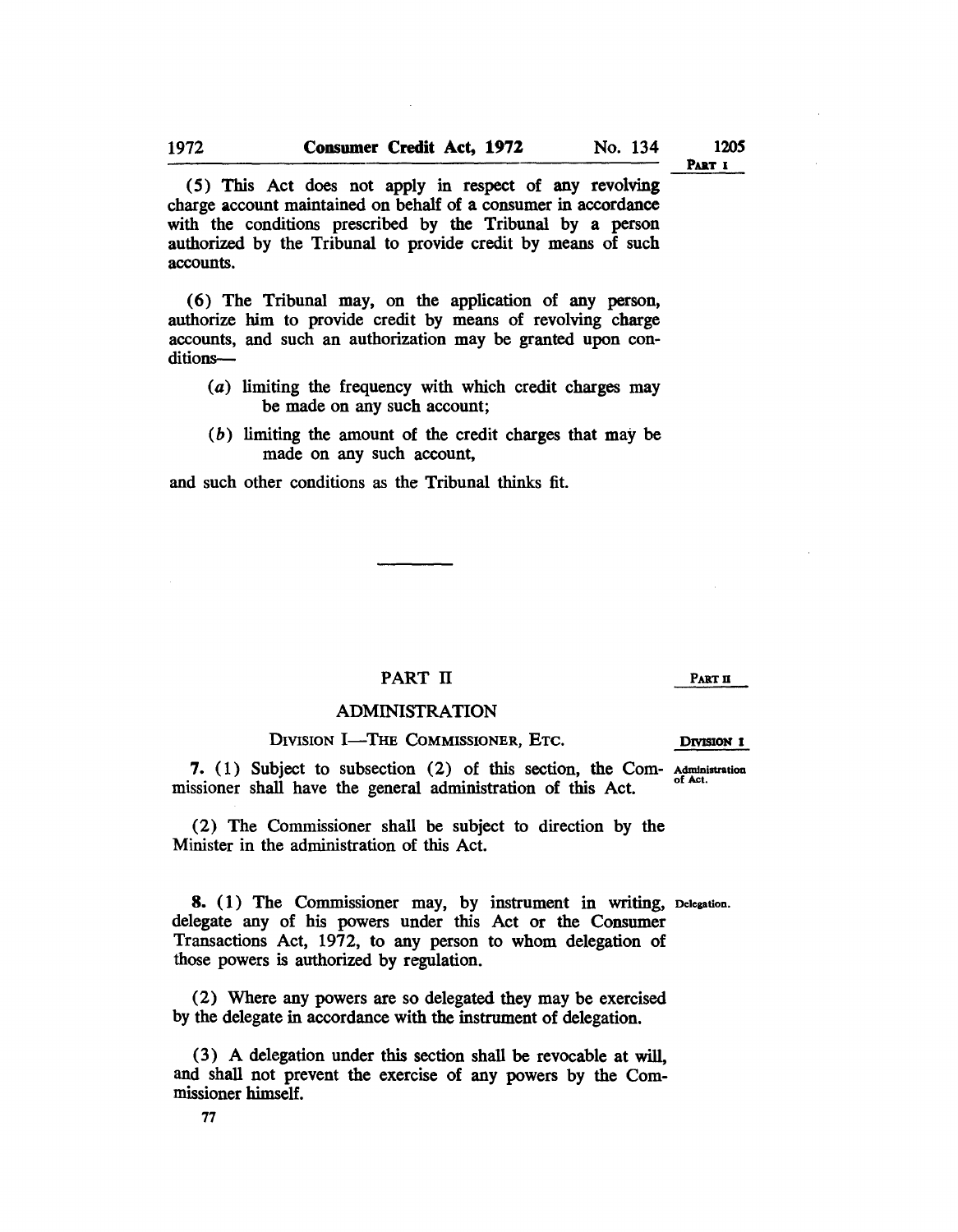| 1206<br>PART II | 1972 | <b>Consumer Credit Act, 1972</b>                                                                                                     |  | No. 134 |  |
|-----------------|------|--------------------------------------------------------------------------------------------------------------------------------------|--|---------|--|
| DIVISION 1      |      | 9. (1) As soon as practicable after the thirtieth day of June in                                                                     |  |         |  |
| Report.         |      | each year, the Commissioner shall make a report in writing upon<br>the administration of this Act and the Consumer Transactions Act, |  |         |  |
|                 |      | 1972, during the year ending on that day to the Minister.                                                                            |  |         |  |

(2) The Minister shall, as soon as practicable after receiving the report of the Commissioner, cause a copy of the report to be laid before each House of Parliament.

Immunity from liability where acts done in good faith.

10. No liability shall attach to the Crown, the Commissioner, or any other person acting in the administration of this Act for any act or default on the part of the Commissioner or other person or any statement or report made or issued by the Commissioner or other person in good faith and in pursuance of, or in the course of the administration of, this Act, or in the performance of his duties or functions under this Act.

Obligation of secrecy.

Service.

11. A person who is engaged or has been engaged in any office or position connected with the administration of this Act shall not divulge or communicate information obtained by virtue of that office or position otherwise than in the performance of the duties appertaining to that office or position.

Penalty: Five hundred dollars or imprisonment for three months.

Powers of<br>entry and<br>inspection.

12. (1) For the purposes of ascertaining whether the provisions of this Act or the Consumer Transactions Act, 1972, are being or have been duly complied with, the Commissioner, or a person authorized in writing by the Commissioner, may at any reasonable time enter premises on which business affected by this Act or that Act is carried on, and inspect, and take extracts from, any books or documents relating to that business.

(2) The powers conferred by subsection ( 1) of this section shall be exercised so as to avoid any unnecessary disruption of, or interference with, the conduct of the business.

(3) Any person who hinders the Commissioner or an authorized person in the exercise of powers under this section, or who refuses or fails to produce books or documents in his possession or control relating to the conduct of the business after being requested by the Commissioner or an authorized person to do so, shall be guilty of an offence and liable to a penalty not exceeding one thousand dollars.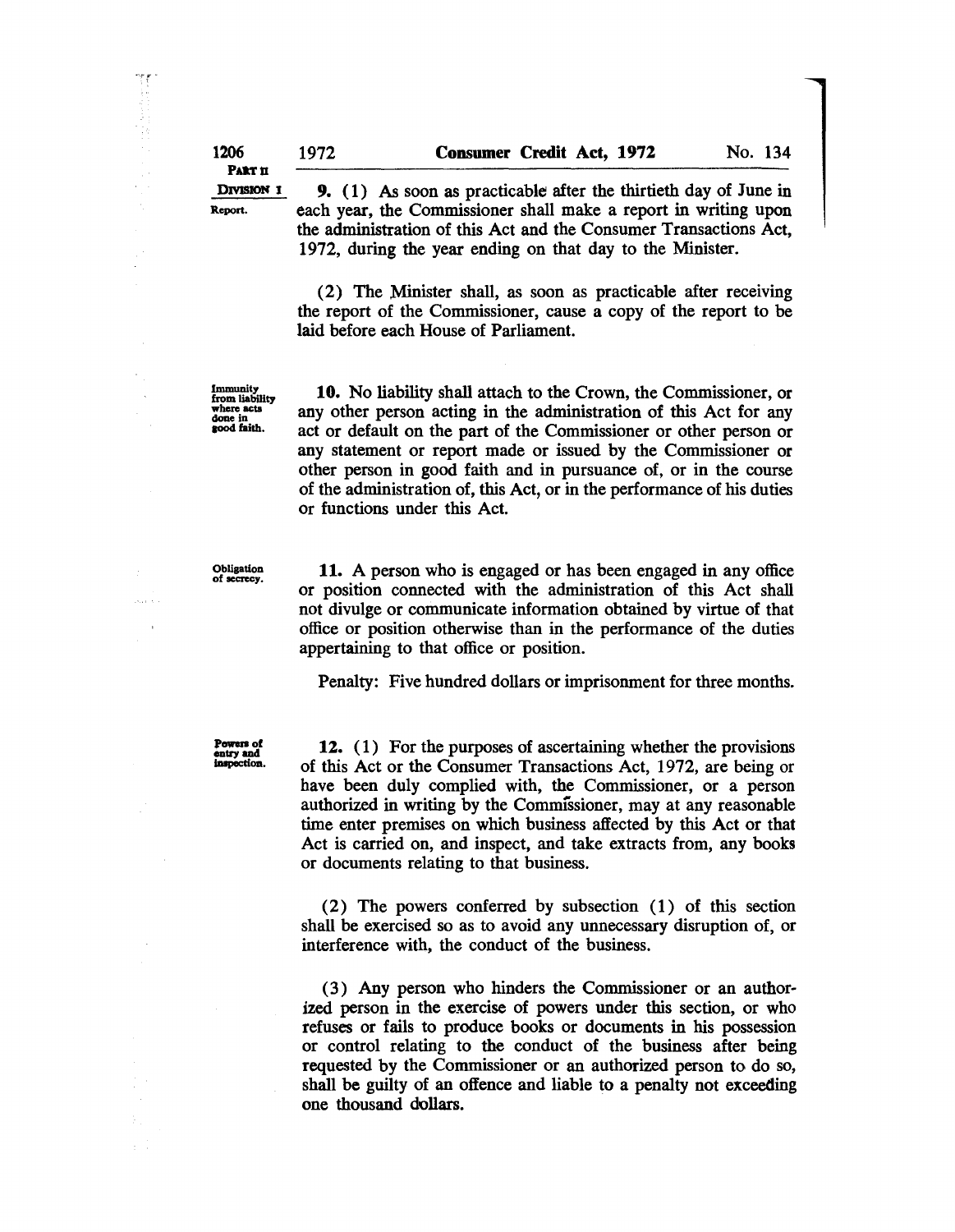## DIVISION II-THE CREDIT TRIBUNAL

PART II DIVISION H Establishment

1207

13. (1) There shall be a Tribunal entitled the "Credit Tribunal".  $\frac{\text{of the}}{\text{Tribunal}}$ 

(2) The Tribunal shall consist of five members, appointed by the Governor, of whom-

- (a) one, who shall be the chairman of the Tribunal, shall be a person holding judicial office under the Local and District Criminal Courts Act;
- $(b)$  two shall be persons who are, in the opinion of the Minister, suitable persons to represent the interests of consumers, and have been nominated by the Minister for appointment as members of the Tribunal; and
- $(c)$  two shall be persons who are, in the opinion of the Minister, suitable persons to represent the interests of persons engaged in commercial business that is likely to be affected by the decisions of the Tribunal and have been. nominated by the Minister for appointment as members of the Tribunal.

14. (1) The Chairman of the Tribunal shall be appointed for The Chairman. such term of office, not exceeding five years, as the Governor may determine and specifies in the instrument of his appointment, and, upon the expiration of his term of office, shall be eligible for re-appointment.

(2) The Governor may appoint a person holding judicial office under the Local and District Criminal Courts Act to be a deputy of the Chairman, and such a person, while acting in the absence of the Chairman, shall have all the powers, authorities, duties and obligations appertaining to the office of Chairman.

15. (1) A nominated member of the Tribunal shall be  $T_{\text{c}}^{rems}$  and appointed for such term of office, not exceeding three years, as  $\frac{1}{1000}$  which the Governor may determine and specifies in the instrument of members hold his appointment, and, upon the expiration of his term of office, shall be eligible for re-appointment.

(2) The Governor may appoint a suitable person to be a deputy of a nominated member of the Tribunal, and such a person, while acting in the absence of that member shall be deemed to be a member of the Tribunal, and shall have all the powers, authorities, duties and obligations of the member of whom he has been appointed a deputy.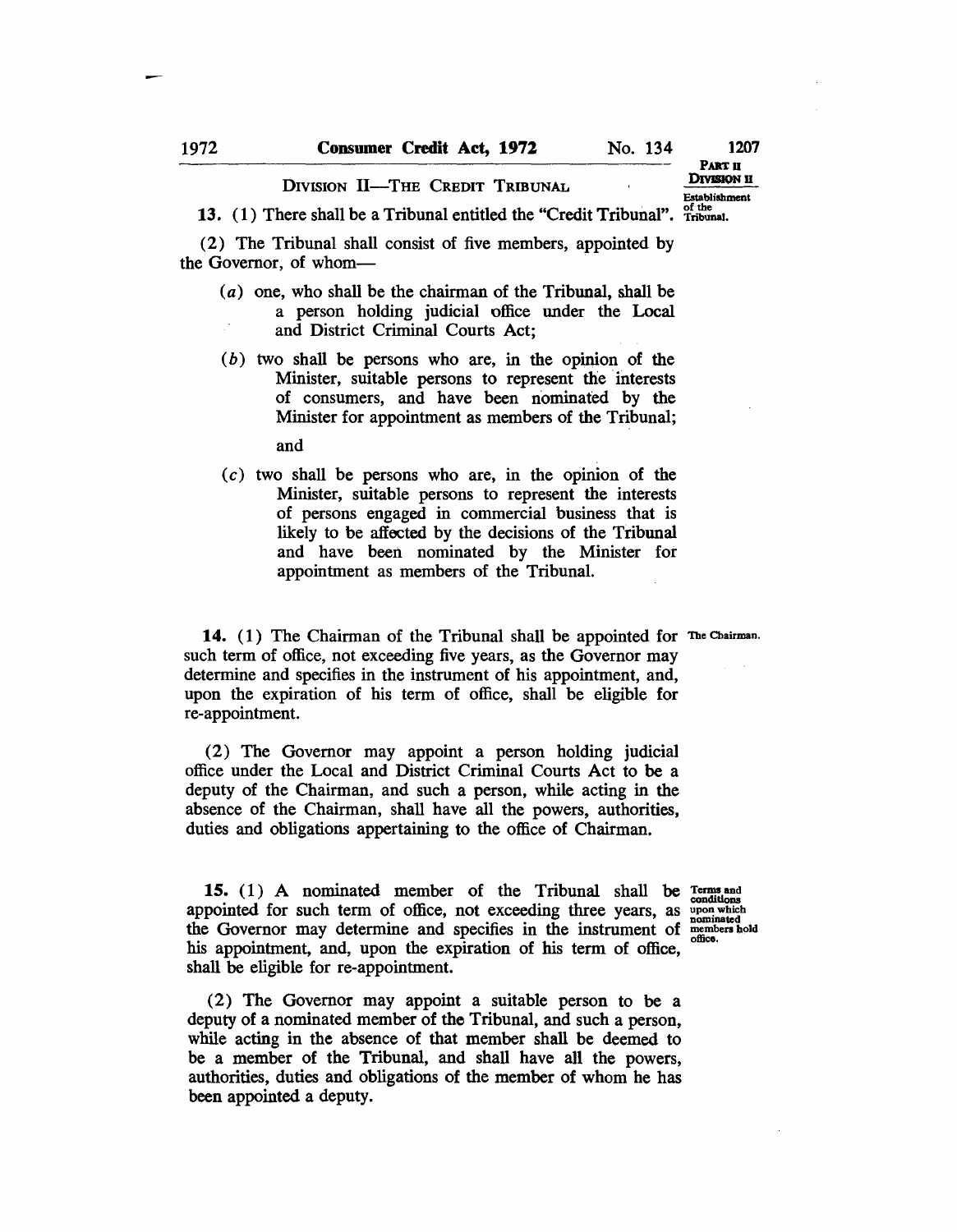DIVISION II

 $\gamma \rightarrow \gamma$ 

 $\dot{\alpha}$  as  $\overline{1}$ 

(3) The Governor may remove a nominated member of the Tribunal from office for-

- (a) mental or physical incapacity;
- (b) neglect of duty;
	- or
- (c) dishonourable conduct.

( 4) The office of a nominated member of the Tribunal shall become vacant if-

- (a) he dies;
- (b) his term of office expires;
- $(c)$  he resigns by written notice addressed to the Minister; or
- (d) he is removed from office by the Governor pursuant to subsection (3) of this section.

(5) Upon the office of a nominated member of the Tribunal becoming vacant, a person shall be appointed, in accordance with this Act, to the vacant office, but where the office of a nominated member of the Tribunal becomes vacant before the expiration of the term for which he was appointed, a person appointed in his place shall be appointed only for the balance of the term of his predecessor.

**Allowances** and expenses.

16. The members of the Tribunal shall be entitled to receive such allowances and expenses as may be determined by the Governor.

Validity of acts of the Tribunal.

17. (1) An act or proceeding of the Tribunal shall not be invalid by reason only of a vacancy in its membership.

(2) No liability shall attach to a-member of the Tribunal for any act or omission by him, or by the Tribunal, in good faith and in the exercise or purported exercise of his or its powers or functions, or in the discharge, or purported discharge, of his or its duties under this Act.

How Tribunal is to be constituted.

18. (1) Subject to subsection (2) of this section, where the Tribunal sits to hear and determine any matter it shall be constituted of-

- (a) the Chairman;
- (b) one of the members nominated by the Minister under paragraph (b) of subsection (2) of section 13 of this Act who has been selected by the Chairman for the purpose of hearing and determining that matter; and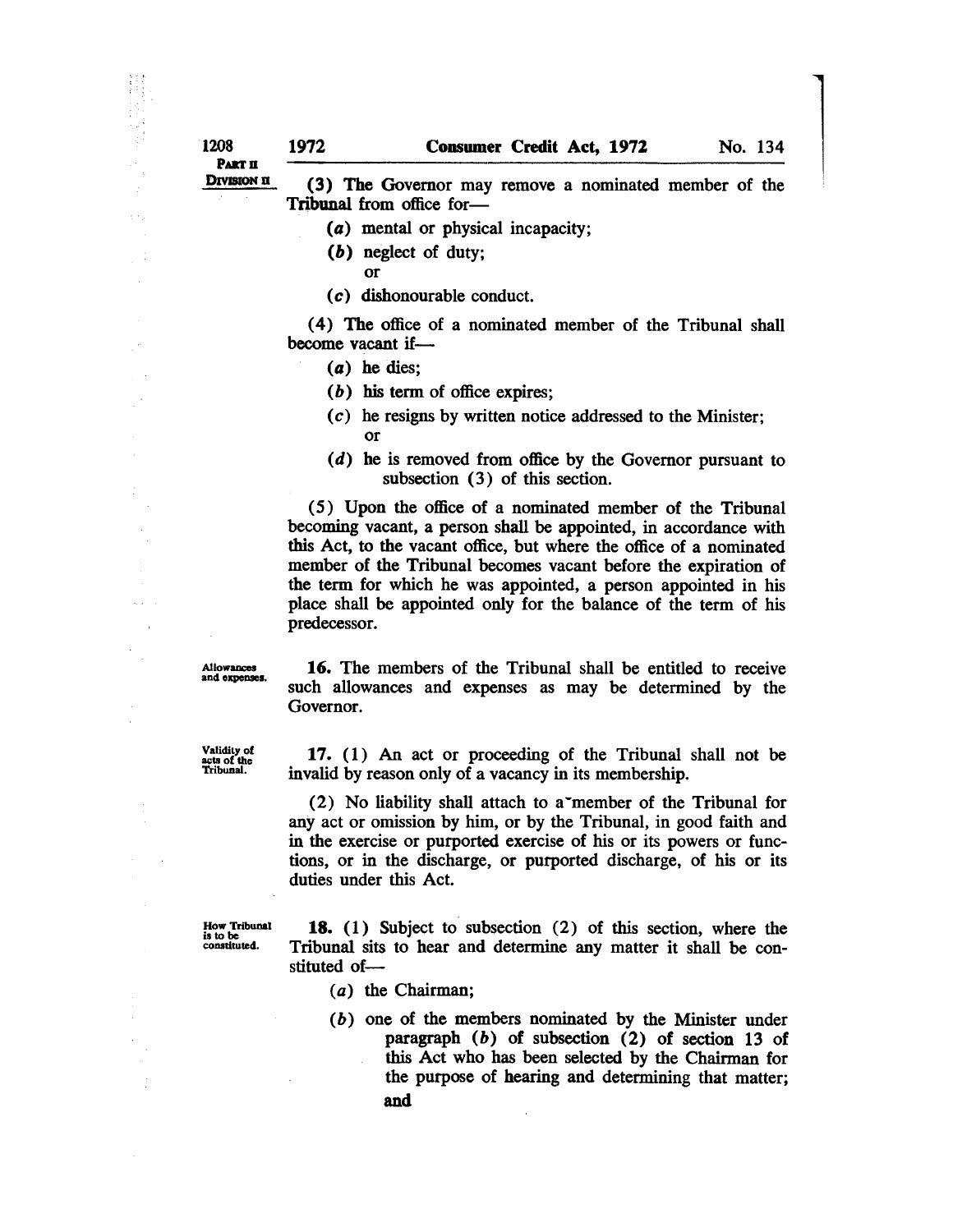PART<sub>n</sub> DIVISION II

1209'

(c) one of the members nominated by the Minister under paragraph (c) of subsection (2) of section 13 of this Act who has been selected by the Chairman for the purpose of hearing and determining that matter.

(2) The Chairman may alone constitute the Tribunal for the purpose of hearing and determining matters prescribed for the purpose in the regulations.

19. (1) The Chairman shall preside at the hearing of any Chairman, etc. proceedings by the Tribuna1.

(2) Subject to subsection (3) of this section, where the Tribunal is constituted of the Chairman and two nominated members, a decision concurred in by any two members of the Tribunal shall be a decision of the Tribuna1.

(3) The Chairman shall determine any question relating to the admissibility of evidence, and any other question of law or procedure.

**20.** (1) The Tribunal shall give to any person who is a party proceeding to proceedings instituted before the Tribunal reasonable notice Tribunal. of the time and place at which it intends to hear those proceedings, and shall afford any such person a reasonable opportunity to call or give evidence, to examine or cross-examine witnesses, and to make submissions to the Tribunal.

(2) If a person to whom notice has been given pursuant to subsection (1) of this section does not attend at the time and place fixed by the notice, the Tribunal may hear the proceedings in his absence.

(3) The Commissioner may appear in any proceedings before the Tribuna1.

( 4) The Commissioner or any party to proceedings before the Tribunal shall be entitled to appear personally or by counsel.

(5) The Commissioner, or any party to proceedings before the Tribunal, may, by leave of the Tribunal, be represented before the Tribunal by a person other than a legal practitioner.

( 6) A person, other than a legal practitioner, shall not demand or receive any fee or reward for representing a party to proceedings before the Tribunal.

Penalty: Five hundred dollars.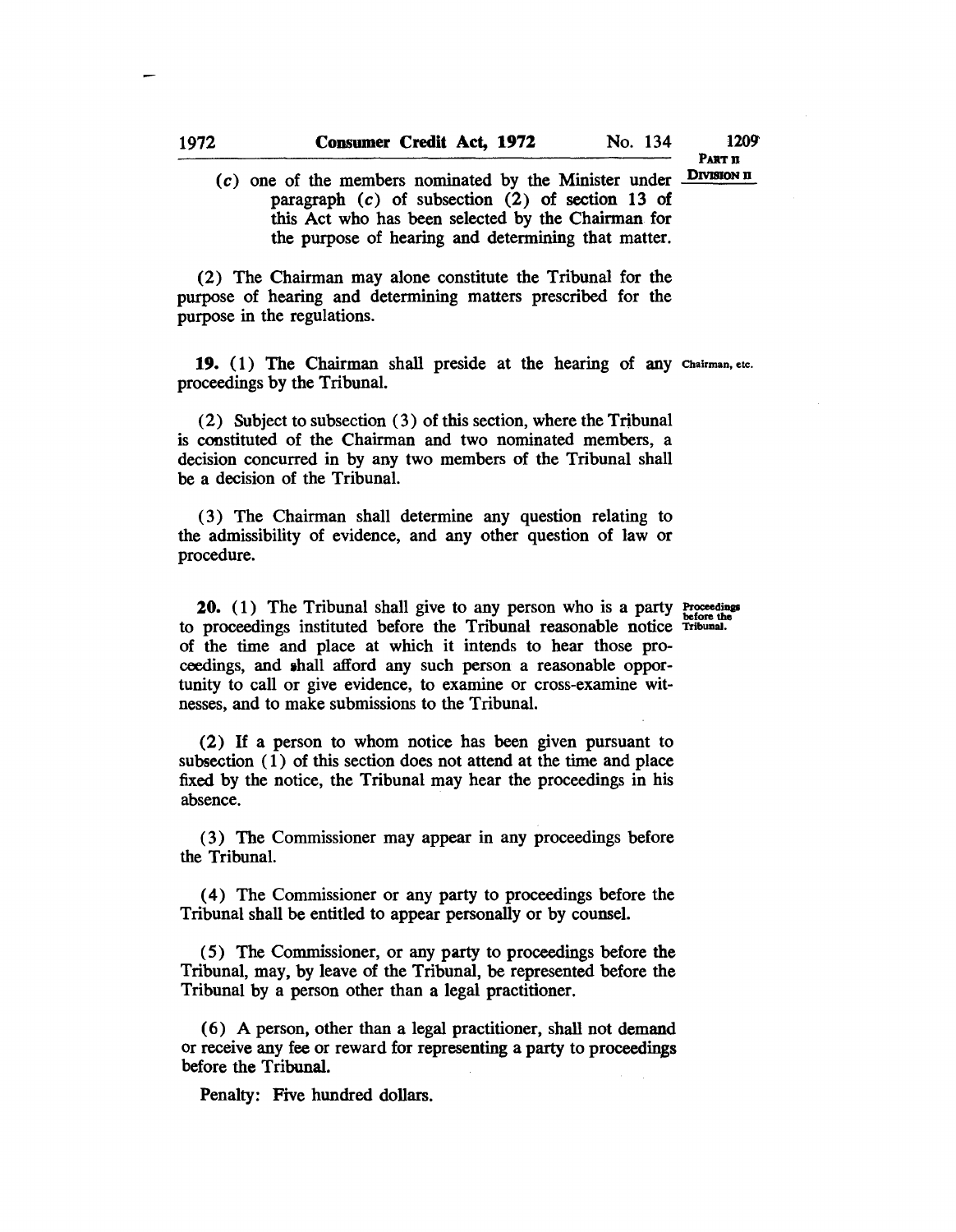PART II

**up;** . <sup>~</sup>:

 $\sim$   $\sim$ 

.<br>Geboorte

 $\overline{\phantom{a}}$ 

DIVISION II Powers of the<br>Tribunal. 21. (1) In the exercise of its powers and functions under this Act, or under any other Act that confers jurisdiction on the Tribunal, the Tribunal may-

- $(a)$  by summons signed on behalf of the Tribunal by a member of the Tribunal, require the attendance before the Tribunal of any person;
- (b) by summons signed on behalf of the Tribunal by a member of the Tribunal, require the production of any books, papers or documents;
- (c) inspect any books, papers or documents produced before it, and retain them for such reasonable period as it thinks fit, and make copies of any of them, or of any of their contents;
- (d) require any person to make oath or affirmation that he will truly answer all questions put to him by the Tribunal relating to any matter being inquired into by the Tribunal (which oath or affirmation may be administered by any member of the Tribunal); or
- (e) require any person appearing before the Tribunal, including the person whose conduct is subject to an inquiry, (whether he has been summoned to appear or not) to answer any relevant questions put to him by any member of the Tribunal, or by any other person appearing before the Tribunal.
- (2) Subject to subsection (3) of this section, if any person-
	- (a) who has been served with a summons to attend before the Tribunal fails without reasonable excuse (proof of which shall lie upon.him) to attend in obedience to the summons;
	- (b) who has been served with a summons to produce any books, papers or documents, fails without reasonable excuse (proof of which shall lie upon him) to comply with the summons;
	- (c) misbehaves himself before the Tribunal, wilfully insults the Tribunal or any member thereof, or interrupts the proceedings of the Tribunal;

or

 $(d)$  refuses to be sworn or to affirm, or to answer any relevant question, when required to do so by the Tribunal,

he shall be guilty of an offence and liable to a penalty not exceeding one thousand dollars.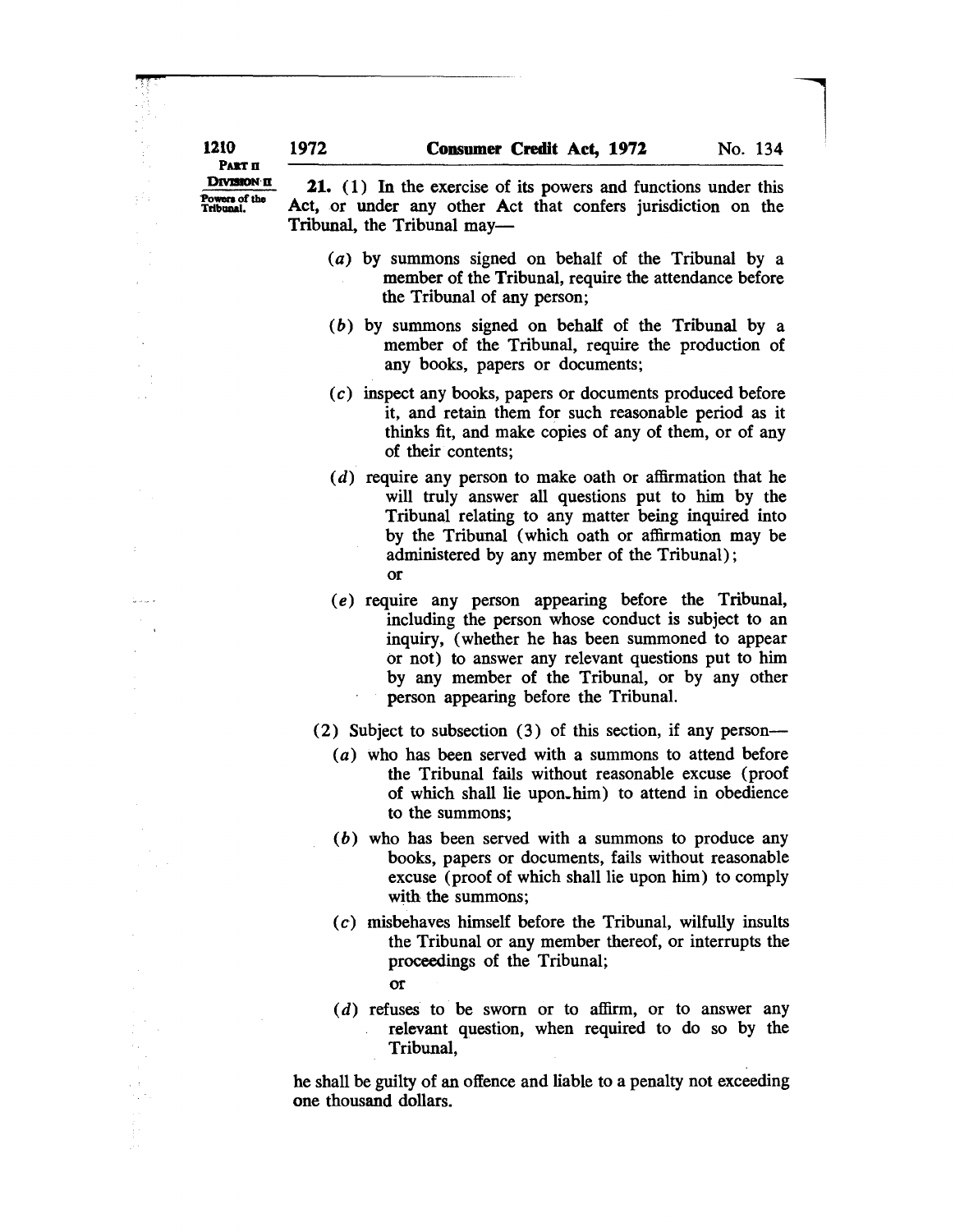PART<sub>II</sub> DIVl8ION JI

1211

(3) A person shall not be obliged to answer a question put to him under this section if the answer to that question would tend to incriminate him, or to produce any books, papers or documents if their contents would tend to incriminate him.

(4) In the course of any proceedings, the Tribunal may—

- (a) receive in evidence any transcript of evidence in proceedings before a court and draw any conclusions of fact therefrom that it considers proper; or
- (b) adopt, as in its discretion it considers proper, any findings, decision, or judgment of a court that may be relevant to the proceedings.

(5) In any proceedings the Tribunal shall act according to equity, good conscience and the substantial merits of the case without regard to technicalities and legal forms and, subject to subsection (6) of this section, it shall not be bound by the rules of evidence, but may inform itself on any matter in such manner as it thinks fit.

( 6) The Tribunal shall be bound by the rules of evidence in proceedings by way of an inquiry under Part III of this Act.

**22.** (1) The Tribunal may, upon the determination of any  $Q$  rders for proceedings, make such orders for costs as the Tribunal considers costs. just and reasonable.

(2) Where the Tribunal makes an order for the payment of a fine or costs against a person licensed under this Act, and the fine or costs is not, or are not, paid within the time fixed by the Tribunal, the Tribunal may suspend the licence of that person until the fine or costs is or are paid, or for such period as the Tribunal thinks fit.

23. The Tribunal shall, within seven days after making any Reasons for decision or order in any proceedings, give reasons in writing for Tribunal to its decision or order to the parties to those proceedings.

24. (1) The Tribunal may state a case upon any question of Case stated. law for the opinion of the Supreme Court.

(2) Any such case stated by the Tribunal shall be heard and determined by the Full Court.

25. (1) Any person aggrieved by a decision or order of the Appeal. Tribunal shall, subject to this section and any other statutory provision relating to an appeal from a decision or order of the Tribunal, be entitled to appeal to the Supreme Court against the decision or order of the Tribunal.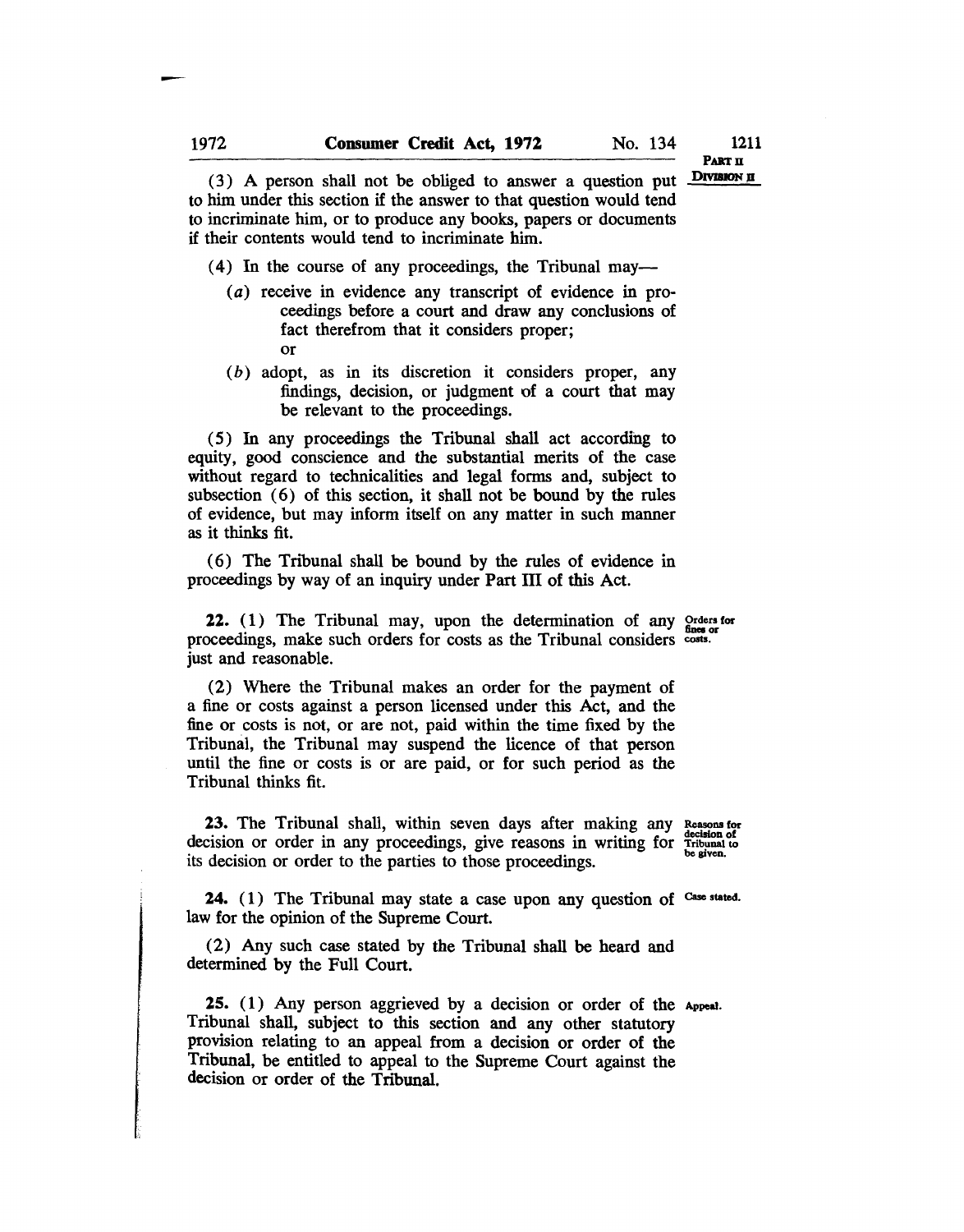PART II DIVISION II

4'fr ;

 $\bar{\beta}$ 

(2) The appeal must be instituted within one month of the making of the decision or order appealed against, but the Supreme Court may, if it is satisfied that it is just and reasonable in the circumstances to do so, dispense with the requirement that the appeal should be so instituted.

 $\overline{\phantom{a}}$ 

(3) The Supreme Court may, on the hearing of the appeal, do one or more of the following, according to the nature of the case-

- (a) affirm, vary or quash the decision or order appealed against, or substitute, and make in addition, any decision or order that should have been made in the first instance;
- (b) remit the subject matter of the appeal to the Tribunal for further hearing or consideration or for re-hearing;
- (c) make any further or other order as to costs or any other matter that the case requires.

( 4) Any such appeal shall be heard and determined by the Full Court.

Operation<br>of order may be suspended.

 $\ddot{\phantom{1}}$ 

 $\mathbb{R}^3$ 

 $\frac{1}{2}$ 

26. (1) Where an order has been made by the Tribunal, and the Tribunal, or the Supreme Court, is satisfied that an appeal against the order has been instituted, it may suspend the operation of the order until the determination of the appeal.

(2) Where the Tribunal has suspended the operation of an order under subsection (1) of this section, the Tribunal may terminate the suspension, and where the Supreme Court has suspended the operation of an order under subsection (1) of this section, the Supreme Court may terminate the suspension.

The Registrar.

27. (1) There shall be a Registrar of the Tribunal.

(2) The Registrar shall be appointed and shall hold Office subject to and in accordance with the Public Service Act, 1967- 1971.

(3) The office of the Registrar may be held in conjunction with any other office in the Public Service of the State.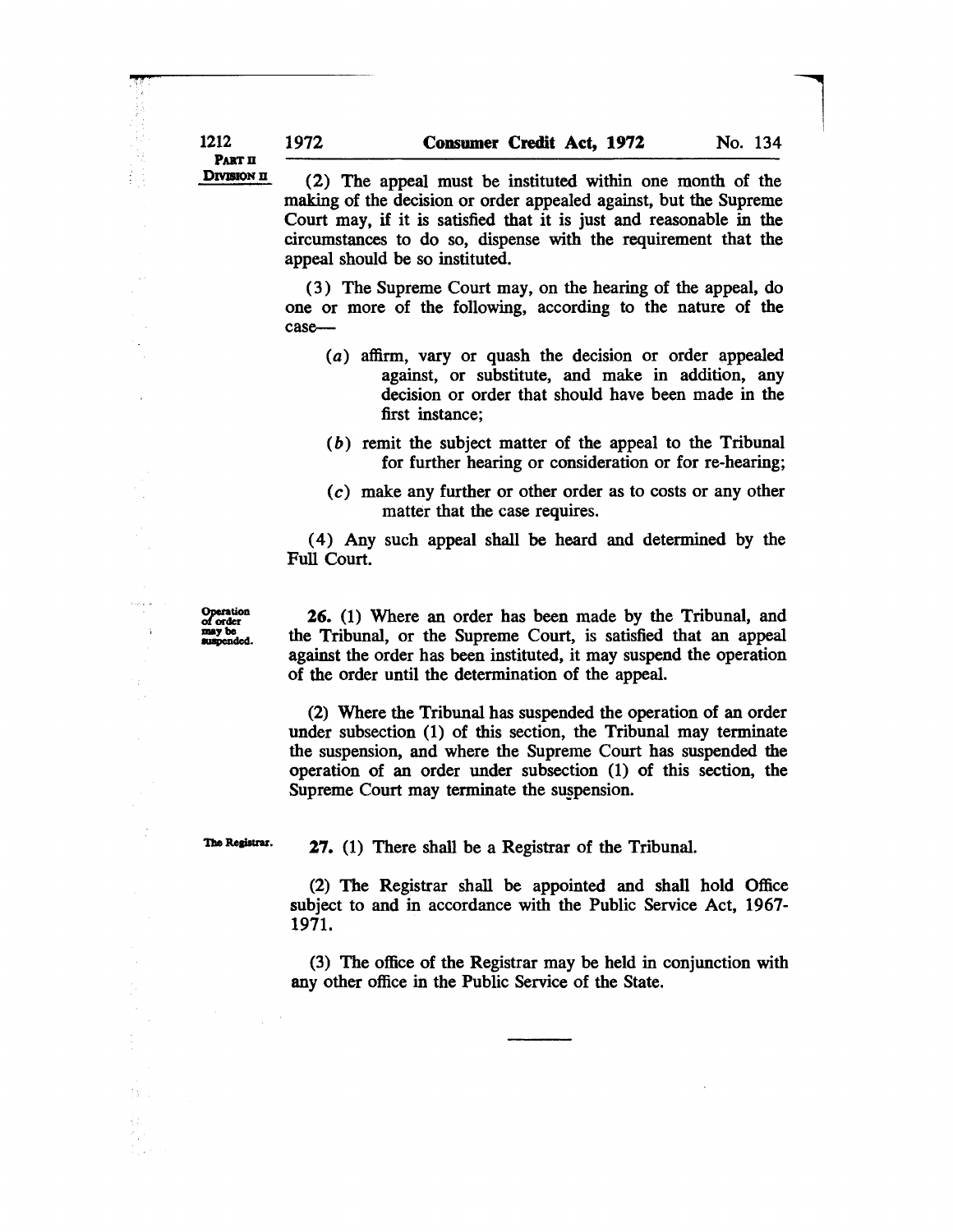### PART III PART III

### CONTROL OF CREDIT PROVIDERS

DIVISION I-LICENSING OF CREDIT PROVIDERS DIVISION I

28. (1) A person shall not carry on business as a credit pro- Obligation vider or hold himself out as carrying on business as a credit licensed. provider unless he is duly licensed as such under this Act.

Penalty: One thousand dollars.

(2) For the purposes of this section, a person acts as, or holds himself out as being, a credit provider whether he does so personally or through the agency or instrumentality of other persons.

(3) A credit provider who is required to be licensed under this Act shall not be entitled to recover or retain any credit charge in respect of credit provided by him at any time at which he is unlicensed.

29. ( 1) An application for a licence must be made to the Application. Tribunal in writing and in the prescribed manner and form and must contain the prescribed information.

(2) The application must be advertised in accordance with the regulations.

(3) The information contained in the application must be verified by statutory declaration made by the applicant or, where the applicant is a corporation, by an officer of the corporation.

(4) The applicant must furnish the Tribunal with such further information, verified, if the Tribunal so requires, by statutory declaration, as the Tribunal may require.

30. (1) Subject to this Act, a person (not being a body  $E_n$  is the set corporate) is entitled to be licensed as a credit provider if he has  $\frac{\text{grame at 00G}}{\text{linear}}$ . proved to the satisfaction of the Tribunal that—

- (a) he is over the age of eighteen years;
- (b) he is a fit and proper person to hold a licence; and
- (c) he has sufficient financial resources to carry on business in a proper manner under the licence.

(2) Subject to this Act, a body corporate is entitled to be licensed as a credit provider if it has proved to the satisfaction of the Tribunal that-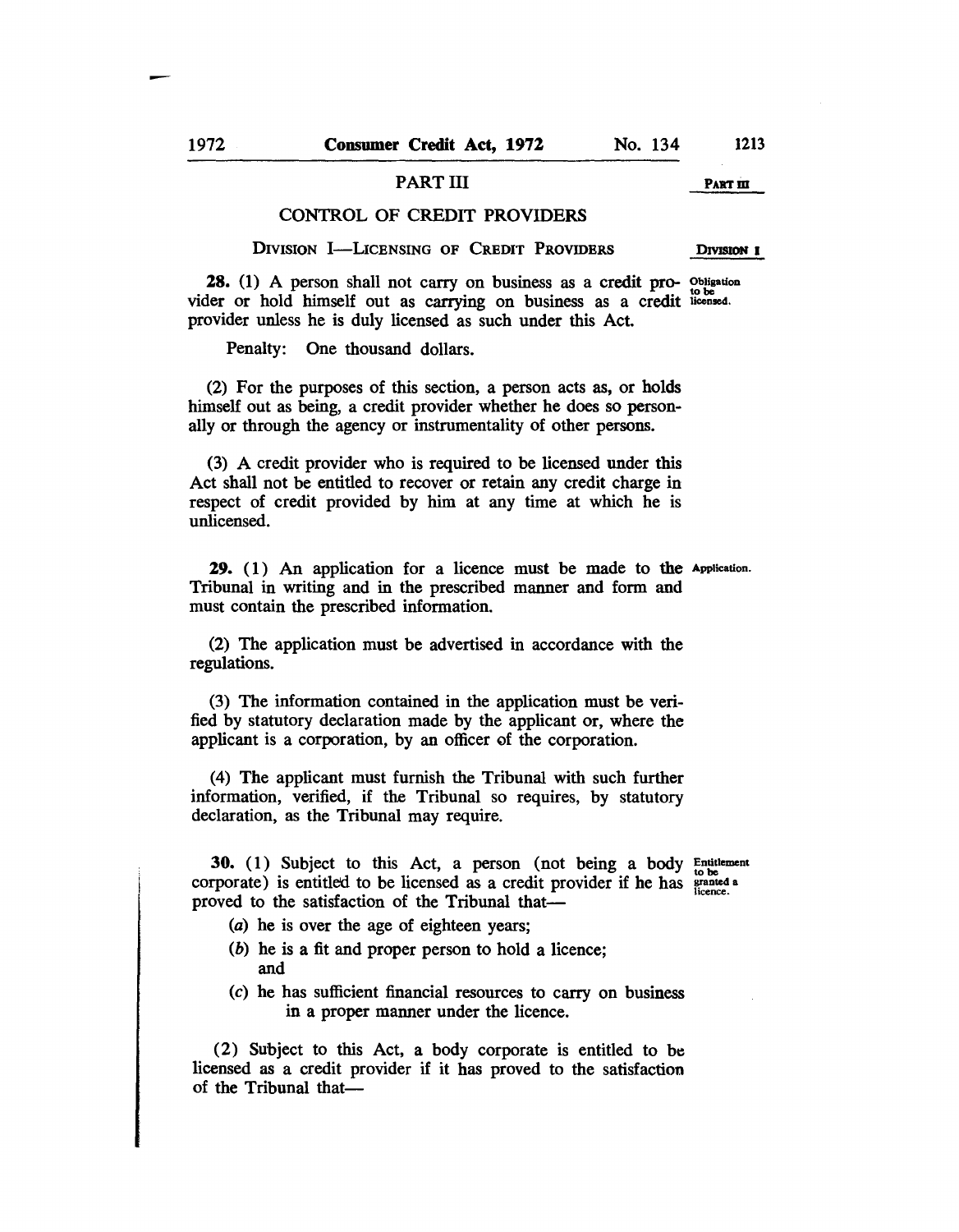to control or influence substantially the affairs of the body corporate, are fit and proper persons to manage, direct or control the affairs of a body corporate holding a licence under this Act;

l

and

(b) the body corporate has sufficient financial resources to carry on business in a proper manner under the licence.

(3) Where an applicant duly applies for a licence, and pays the prescribed fee and the applicant is entitled to be licensed in accordance with this section, the Tribunal shall grant a licence to the applicant.

Renewal of licence.

in Au

 $\frac{1}{2}$  is  $\frac{1}{2}$  .  $\omega$ 

31. (1) A licence shall, subject to this Act, remain in force until the thirtieth day of September next ensuing after the grant of the licence, and may from time to time be renewed for successive periods of twelve months expiring on the thirtieth day of September.

(2) An application for the renewal of a licence must be made in the prescribed form and must be accompanied by such statutory declarations and other documents as may be prescribed or as the Tribunal may require.

(3) The application must be delivered to the Registrar not earlier than the first day of July, and not later than the last day of August preceding the expiry of the licence, but the Tribunal may, if it thinks fit, determine an application notwithstanding that it is delivered out of time.

(4) Where the holder of a licence duly applies for the renewal of a licence, and pays the prescribed fee, the licence shall be renewed for a term of twelve months in accordance with this section.

Surrender of licence.

32. The holder of a licence under this Act may at any time, with the consent of the Tribunal, surrender his licence, and the licence shall thereupon cease to have any effect.

33. A licence shall not be transferable.

Licence not to be<br>transferable.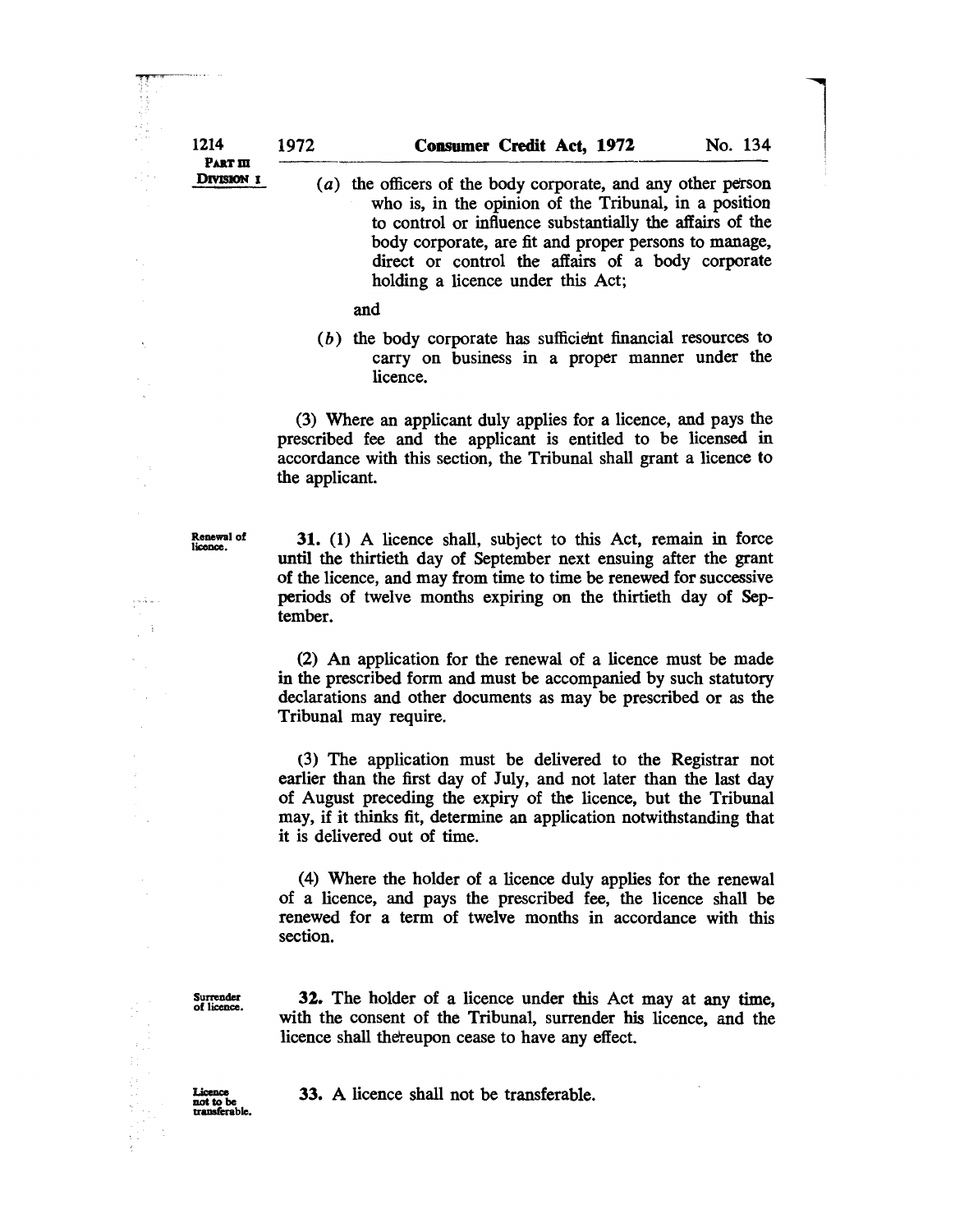#### DIVISION II-POWERS OF INVESTIGATION AND INQUIRY

DIVISION II

34. The Commissioner may, of his own motion, and shall at the  $_{misioner's}^{The Com-}$ direction of the Tribunal, make any investigation that he, or the powers of investigation. Tribunal, considers necessary or expedient for the purpose of determining any application, or any other matter before the Tribunal.

35. (1) The Commissioner of Police shall, at the request of the  $_{\text{hv}$ the Commissioner, cause his officers to make an investigation and  $\frac{\dot{G}}{\dot{G}}$  police report relating to any matter being investigated by the Commissioner.

(2) The report shall be forwarded to the Commissioner.

36. (1) The Tribunal may, upon the application of the Com- Inquiries. missioner or any other person, or of its own motion, inquire into the conduct of any person licensed under this Act.

(2) If, after conducting an inquiry under subsection (1) of this section, the Tribunal is satisfied that proper cause exists for disciplinary action, the Tribunal may do anyone or more of the  $following:$ 

- (a) reprimand the person in relation to whom the inquiry was held;
- $(b)$  impose a fine not exceeding one thousand dollars on that person;
- and
- $(c)$  suspend or cancel the licence and, in addition, disqualify the person who held the licence either temporarily or permanently, or until the fulfilment of the condition imposed by the Tribunal, or until the further order of the Tribunal, from holding a licence under this Act.
- $(3)$  There shall be proper cause for disciplinary action if:—
	- (a) the licence was improperly obtained;
	- (b) the credit provider, or any person acting with the authority or upon the instructions, of the credit provider has, in the course of any dealings with a consumer, been guilty of conduct that constitutes a breach of any law, or that unfairly prejudices any rights or interests of the consumer;
	- $(c)$  the credit provider has insufficient financial resources properly to carry on business as a credit provider;
	- or
	- $(d)$  any other cause exists that, in the opinion of the Tribunal, renders the credit provider unfit to hold a licence.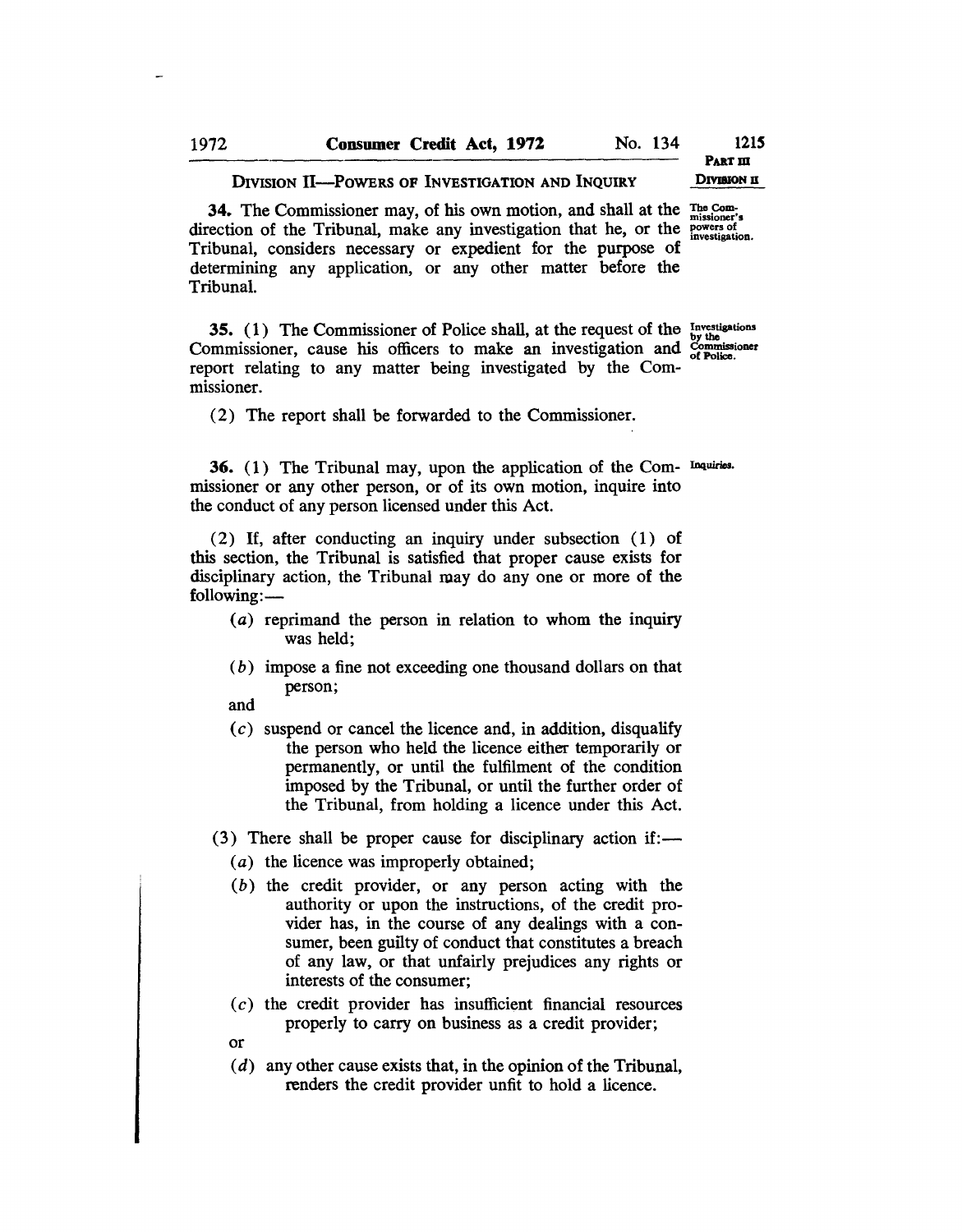PART III DIVISION III

"'it, Ik

 $\frac{1}{2}$  decreases

 $\boldsymbol{s}$ 

4000 年度

 $\frac{1}{2}$ 

DIVISION III-CONDUCT OF BUSINESS OF CREDIT PROVIDERS

Authorized address.

37. (1) A licence shall specify an address within the State which shall be the registered address of the licensed credit provider for the purposes of this Act.

l

(2) The Tribunal may, at any time, on the application of a licensed credit provider alter his registered address.

(3) A licensed credit provider shall at least seven days before he commences to carry on business at any address (other than his registered address) send to the Registrar a notice in writing informing him that he proposes to carry on business at that address.

Penalty: Five hundred dollars.

( 4) A licensed credit provider shall, not more than seven days after he ceases to carry on business at any address (other than his registered address), give notice in writing to the Registrar of the fact that he has ceased to carry on business at that address.

Penalty: Five hundred dollars.

(5) The registered address of a credit provider and any other address of which the credit provider has given notice under this section (not being an address in relation to which the credit provider has given a notice of cessation of business under subsection ( 4) of this section) is an authorized address for the purposes of this Act.

( 6) A credit provider shall not invite the public to deal with him other than at an authorized address.

Penalty: Five hundred dollars.

Name in<br>which a<br>licensed credit provider is to carry on<br>business.

38. A licensed credit provider shall not carry on business as a credit provider otherwise than in the name in which he is licensed.

Penalty: Five hundred dollars.

Corporation<br>must employ<br>licensed person<br>as manager.

39.  $(1)$  Where a body corporate holds a licence the business of the body corporate conducted in pursuance of that licence in this State must be managed under the personal supervision of a natural person, approved by the Tribunal.

(2) Where the business of a body corporate is not managed as required by subsection (1) of this section, the body corporate must, within fourteen days, or such longer period as may be allowed by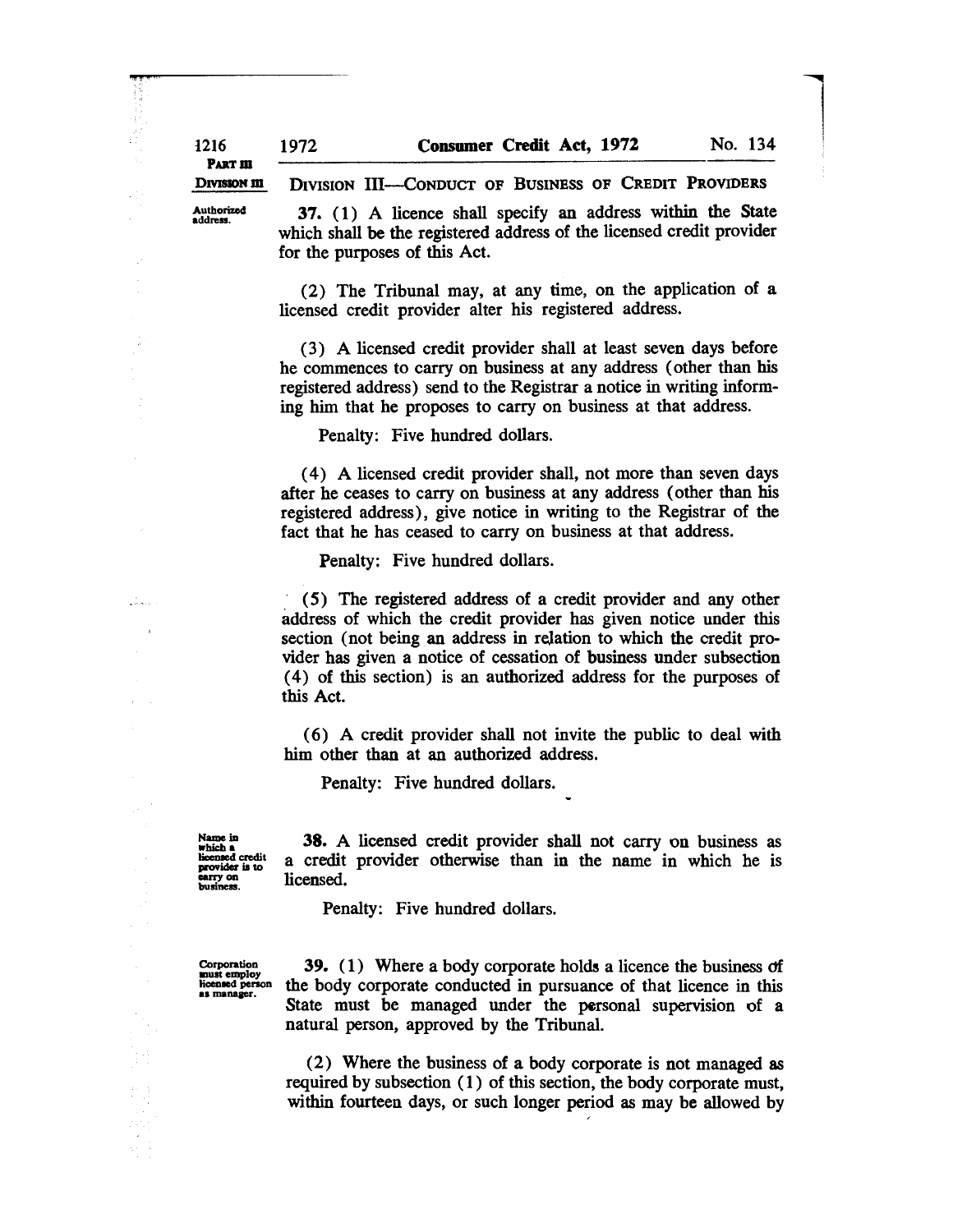PART<sub>III</sub> DIVISION III

1217

the Tribunal, appoint a manager, approved by the Tribunal, to have the personal supervision of the business of the body corporate conducted in pursuance of the licence.

(3) A body corporate shall be deemed to be unlicensed for the duration of any period for which the body corporate is in default under the provisions of subsection (2) of this section.

# PART IV CREDIT TRANSACTIONS

### PART IV

# 40. (1) A credit contract (not being a sale by instalment)  $-$  Form of credit contract.

- (a) must be in writing and signed by or on behalf of the consumer;
- (b) must set out the terms and conditions upon which the credit is provided and in particular must show-
	- (i) the amount of the principal;
	- (ii) the person to whom and the place at which repayment is to be made by the consumer;
	- (iii) where the contract provides for repayment by instalment-
		- (A) the number of instalments to be paid by the consumer;
		- (B) the' amount of each of those instalments;
		- (C) either the time for payment of each of those instalments, or both the time at which the first instalment is to be paid and the interval between instalments;
	- (iv) the total amount of the credit charge to be paid;
	- (v) an itemized statement of any amounts paid or payable by the consumer on account of stamp duty, fees payable to the Registrar-General, costs or fees payable to a legal practitioner or licensed land broker in respect of the transaction or any other charges authorized by regulation;

and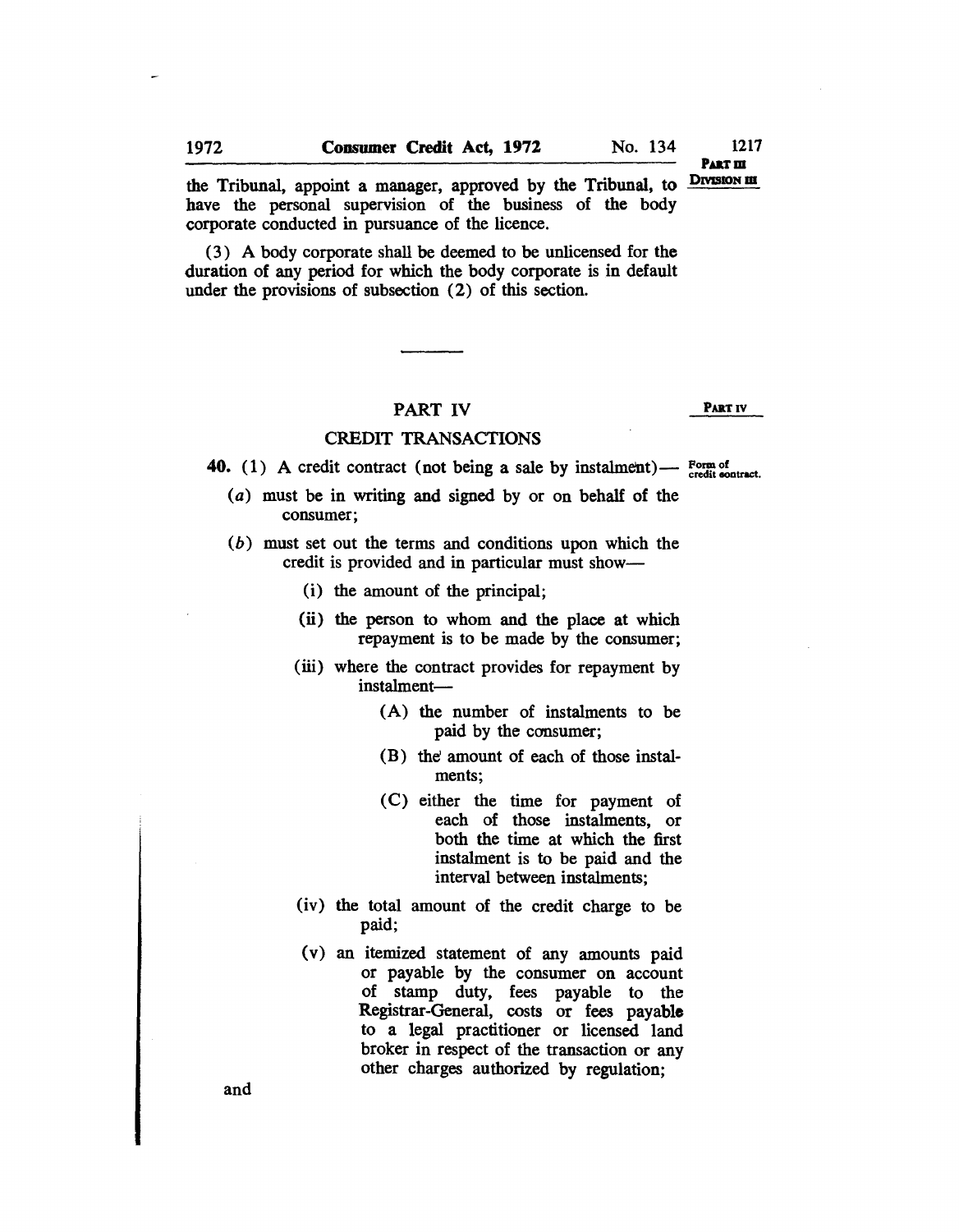1

(c) must contain such information in relation to the rate at which the credit charge accrues upon the principal as may be required by regulation.

(2) Where the particular matters of which disclosure is required in a credit contract under subsection (1) of this section are not ascertainable by the credit provider before, or at the time of, the formation of the credit contract, the contract must-

(a) set out those matters to the extent to which they are ascertainable;

and

(b) set out the terms and conditions upon which the credit is, or is to be, provided in a clear and concise manner so that the obligations of the consumer under the contract are explicitly stated and readily ascertainable.

(3) For the purposes of subsection (1) of this section if the contract provides for a number of advances of principal and the total amount of principal to be advanced in pursuance of the contract is not ascertainable at the time of execution of the contract, the amount of the principal first lent in pursuance of the contract shall be deemed to be the amount of the principal.

( 4) A credit contract shall be deemed to comply with this section notwithstanding that there is an error or omission or an incorrect or insufficient description in the contract, if the Tribunal or court, before which the contract is in question, is satisfied that the error, omission, incorrect or insufficient description, is of a minor nature or is not of such a nature as to mislead or deceive any person to his prejudice or disadvantage.

(5) The credit provider shall, within fourteen days of the formation of a credit contract to which this section applies, serve upon the consumer a copy of the credit contract together with a notice in the prescribed form setting out the provisions of this Act that afford protection to consumers.

Penalty: Five hundred dollars.

(6) If any credit is provided on the security of a negotiable instrument, it shall be sufficient compliance with the provisions of this section if-

(a) a note or memorandum in writing of the contract is made setting out the matters referred to in subsection (1) of this section;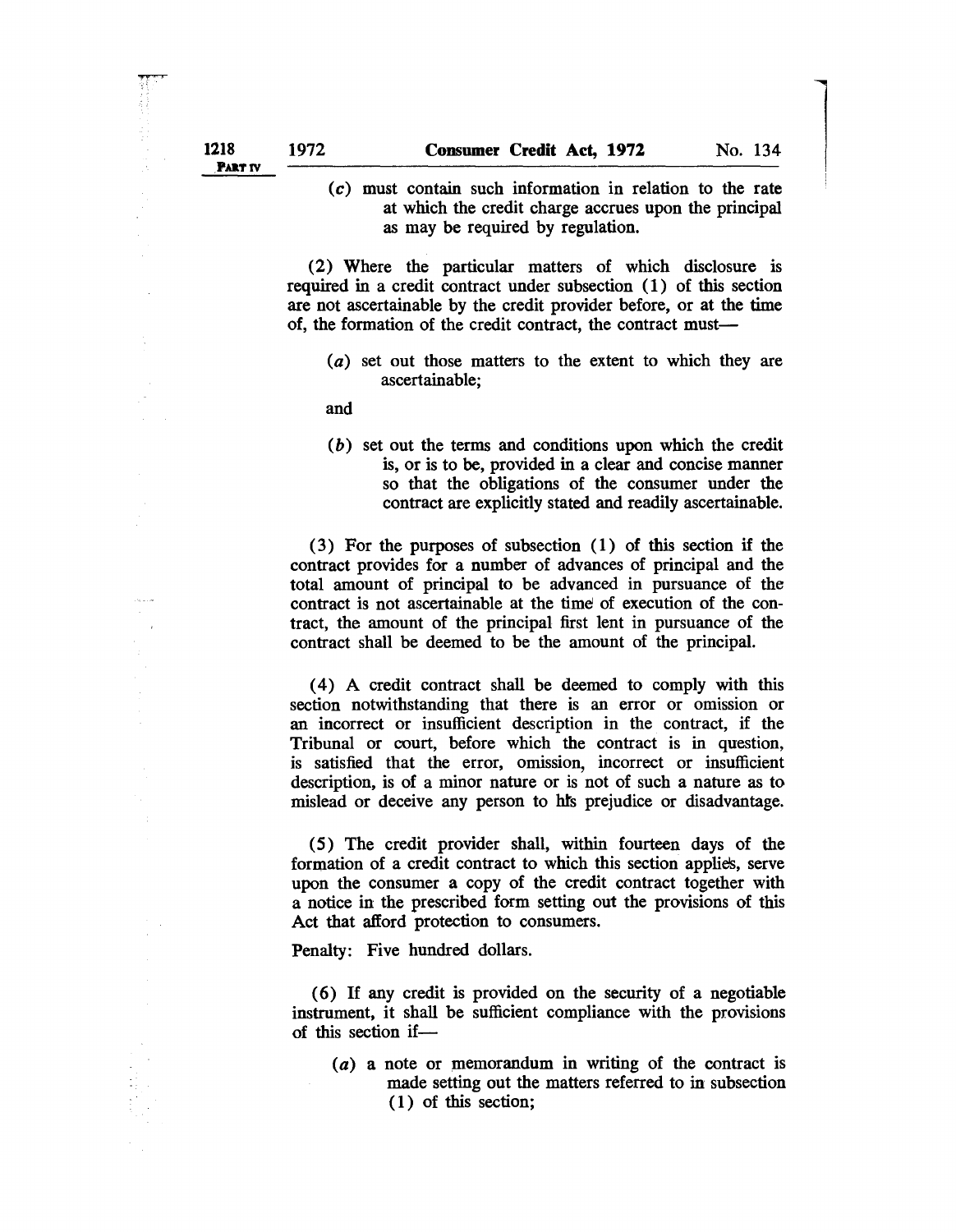PART IV

(b) the note or memorandum is signed by or on behalf of the consumer;

and

 $(c)$  a copy of the note or memorandum together with the notice referred to in subsection (5) of this section is delivered or sent to the consumer in the manner provided by subsection (5) of this section.

(7) If a credit contract to which this section applies does not comply with the provisions of this section, the credit provider shall be guilty of an offence and liable to a penalty not exceeding five hundred dollars.

(8) If a credit contract to which this section applies does not comply with the provisions of this section, the credit provider shall not be entitled to any amount in respect of the credit charge payable under that contract.

(9) Any such amount paid by or on behalf of the consumer in respect of a credit charge may be recovered back or deducted from any amount payable under the contract or payable in respect of any security given in respect of the contract, notwithstanding agreement to the contrary.

41. (1) A credit contract that is a sale by instalment-

contract<br>that is a iale by instalment.

- (a) must be in writing;
- (b) must be signed by or on behalf of the consumer;
- $(c)$  must-
	- (i) specify the number of instalments to be paid under the contract by the consumer;
	- (ii) specify the amount of each of those instalments and the person to whom and the place at which the payment of those instalments is to be made;

and

- (iii) specify the time for payment of each instalment, or both the time at which payment of the instalments is to commence and the interval between each instalment;
- (d) must contain a description of the goods subject to the contract sufficient to identify them;
- (e) where any part of the consideration is, or is to be, provided otherwise than in cash, must contain a description of that part of the consideration;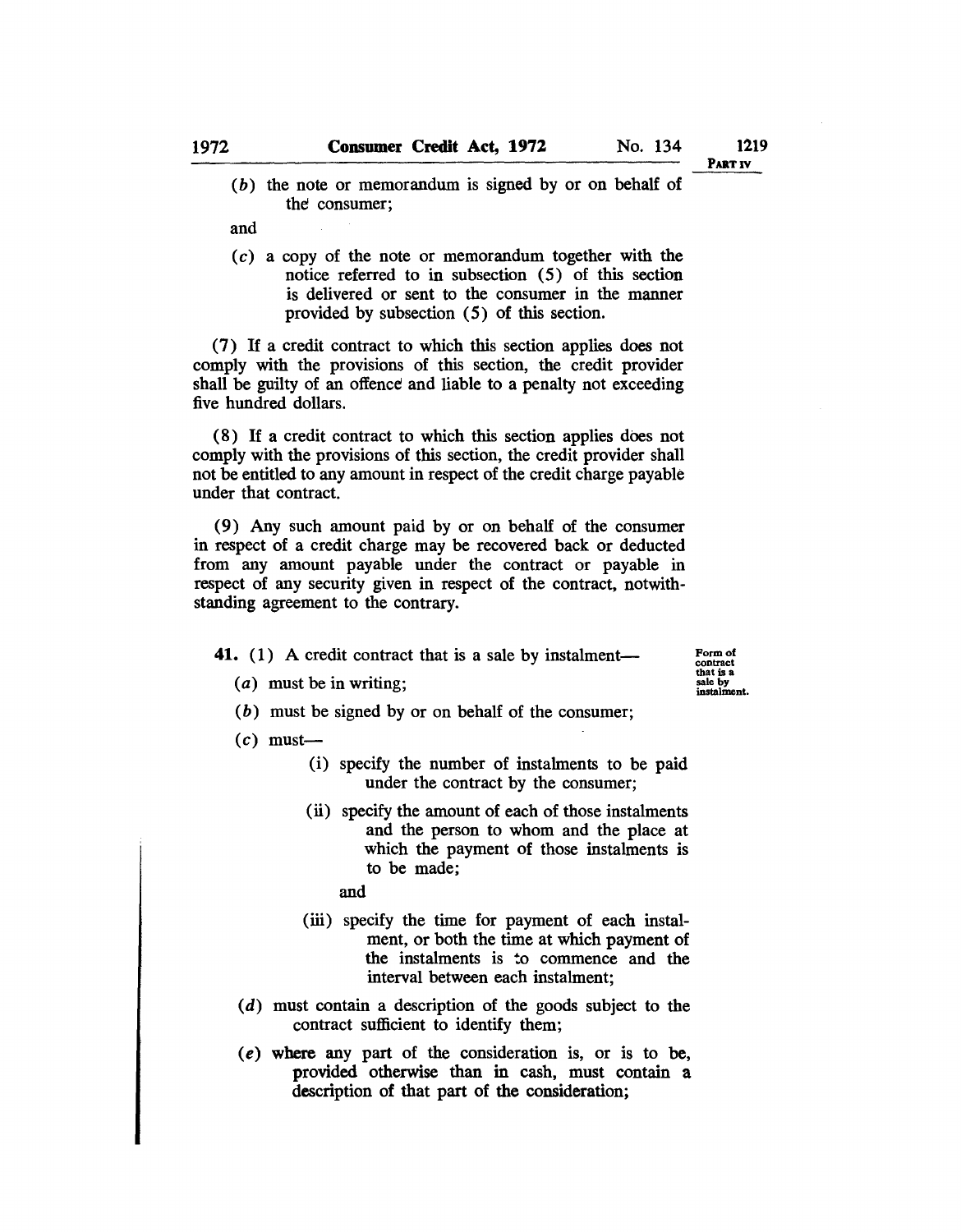PART IV

### $(f)$  must set out-

- (i) the cash price of the goods;
- (ii) any amount payable under the contract on account of stamp duty;
- (iii) any amount payable under the contract by way of maintenance;
- (iv) any amount payable under the contract for delivery of the goods, or any of them, to or to the order of the consumer;
- (v) any amount payable under the contract to cover fees for registration or licensing of the goods so that they may be lawfully used by the consumer;
- (vi) any amount payable under the contract for insurance;
- *(g)* must state the total amount paid or provided by way of deposit with a separate denotation of the amount paid in money, and of the value attributed to consideration provided otherwise than in money;
- (h) must state the amount of the credit charge payable under the contract;

and

- (i) must contain such information in relation to the rate at which the credit charge accrues upon the principal as may be required by regulation.
- (2) For the purposes of subsection (1) of this section-
	- "cash price" in relation to goods means the price at which the consumer might, at the time of signing the contract, have purchased the goods for cash:

"credit charge" means the difference between-

- (a) the sum of the amounts referred to in paragraph *(I)* of subsection (1) of this section less the total amount referred to in paragraph  $(g)$  of that subsection;
	- and
- $(b)$  the total amount payable under the contract:
- "maintenance" means expenditure to be incurred in maintaining the condition of the goods:
- "principal" means the sum of the amounts referred to in paragraph  $(f)$  of subsection  $(1)$  of this section, less the total amount referred to in paragraph  $(g)$  of that subsection.

.,'::' .

in post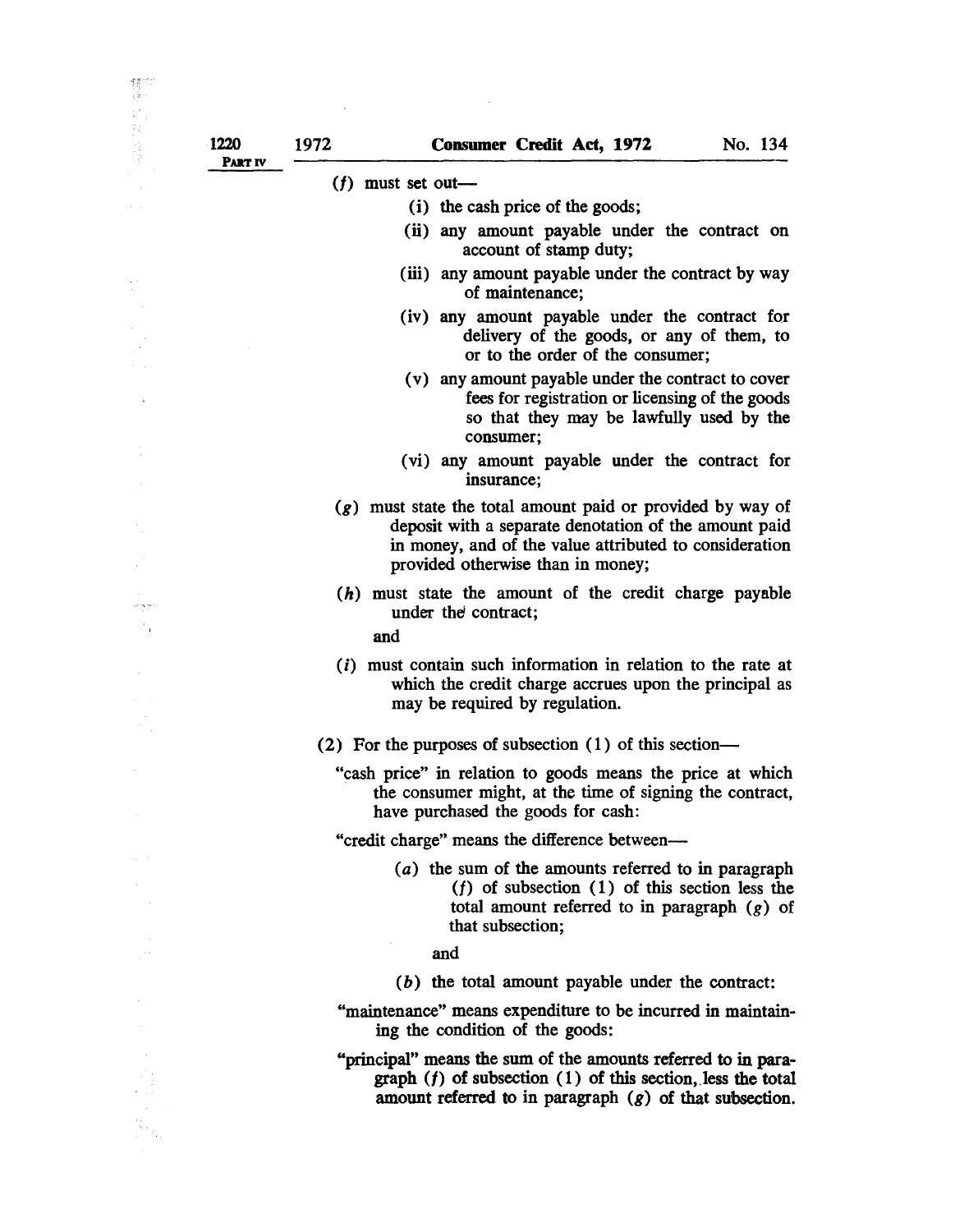(3) A credit contract shall be deemed to comply with this section notwithstanding that there is an error or omission or incorrect or insufficient description in the contract, if the Tribunal or court, before which the contract is in question, is satisfied that the error, omission, incorrect or insufficient description, is of a minor nature or is not of such a nature as to mislead or deceive any person to his prejudice or disadvantage.

( 4) A credit provider shall, within fourteen days after the formation of a credit contract to which this section applies, serve upon the consumer a copy of the credit contract together with a notice in the prescribed form setting out the provisions of this Act that afford protection to consumers.

Penalty; Five hundred dollars.

(5) If a credit contract to which this section applies does not comply with the provisions of this section, the credit provider shall be guilty of an offence and liable to a penalty not exceeding five hundred dollars.

(6) If a credit contract to which this section applies does not comply with the provisions of this section, the credit provider shall not be entitled to any amount in respect of the credit charge payable under that contract.

42. (1) Subject to subsection (2) of this section any credit contract shall be void in so far as it provides directly or indirectly for-

Prohibition of compound interest.

(a) payment of interest upon a credit charge;

or

 $(b)$  any increase in the rate at which a credit charge accrues by reason of any default in the payment of sums due under the contract, or by reason of any default in any other term or condition of the contract.

(2) Provision may be made in a credit contract that if default is made in the payment upon the due date of any sum payable to the credit provider under the contract (whether in respect of principal or credit charge), the credit provider shall be entitled to charge simple interest on that sum from the date of the default until the sum is paid at a rate specified in the contract to be payable upon any sum in default, and any interest so charged shall not be regarded for the purposes of this Act as part of a credit charge.

(3) If default is made in the payment upon the due date of any sum payable to a credit provider under a credit contract, and that sum is subsequently paid or tendered to the credit provider by or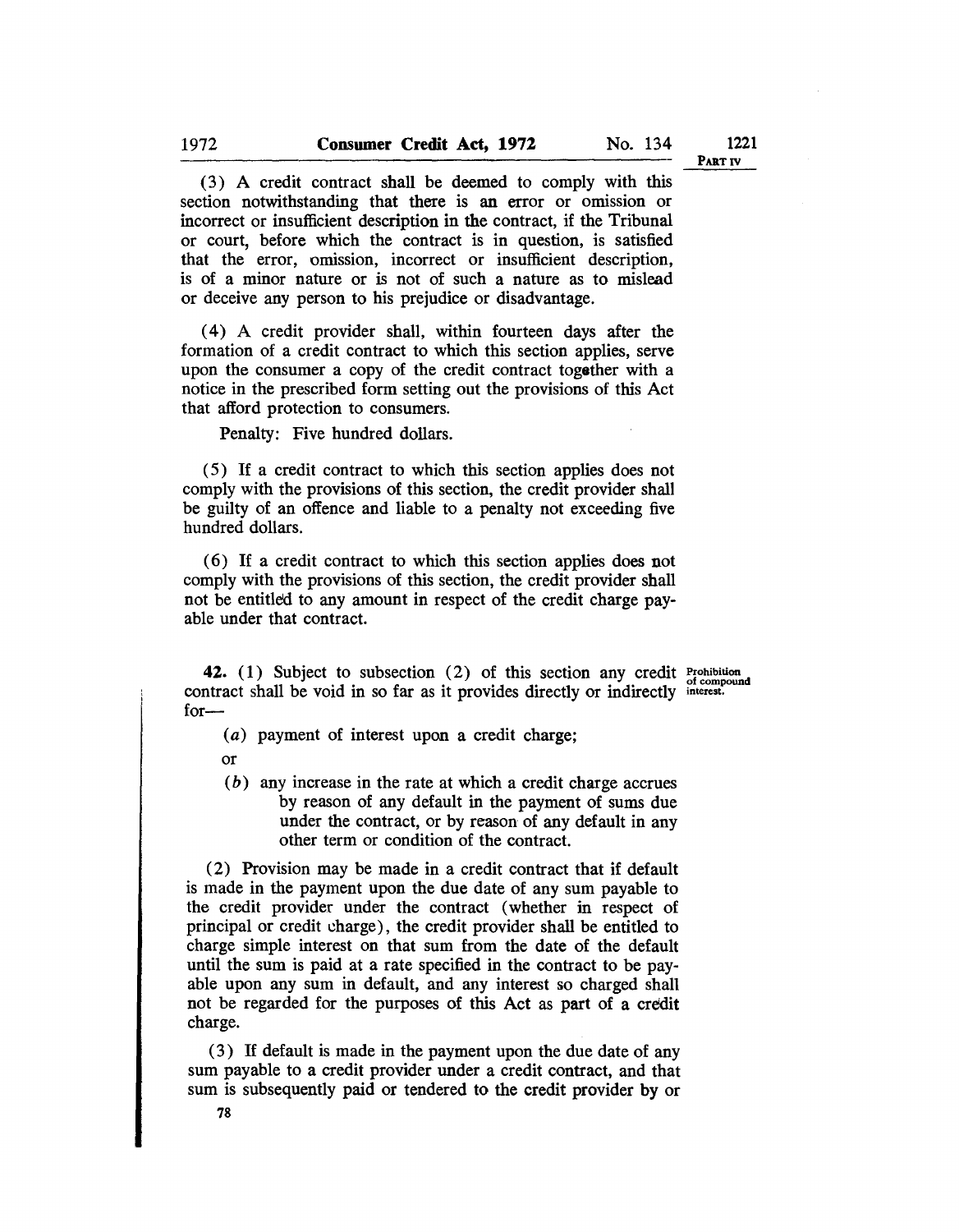on behalf of the consumer together with such further sums as would have become due and payable by the consumer under the contract up to the date of that payment or tender had there been no default, together with such costs, charges or expenses as have been properly incurred by the credit provider by reason of the default, then, notwithstanding anything in the contract to the contrary, there shall be deemed to have been no default in the payment of the sums due under the credit contract.

Provision<br>for payment<br>of credit charge on<br>determination of contract<br>
on default<br>
or otherwise.

43. (1) Where any credit contract is determined, either by reason of breach of contract by the consumer or pursuant to agreement between the parties, and any amount is outstanding under the contract, the total amount of credit charge that shall be payable under the credit contract shall be-

- (a) the amount provided by the credit contract in that event; or
- (b) the total amount of the credit charge provided by the contract, less the statutory rebate,

whichever is the lesser.

(2) If a credit provider receives any amount in respect of a credit charge, in excess of that allowed by subsection (1) of this section, he shall be guilty of an offence and liable to a penalty not exceeding one thousand dollars.

(3) Any such excess amount is recoverable by the consumer from the credit provider, as a debt, in any court of competent jurisdiction.

44. (1) If any security is taken to secure the payment of any amount due under a credit contract or a guarantee to a credit provider, the credit provider shall not be entitled to institute any proceedings, other than for the enforcement of the security, to recover any amount payable under the contract, or the guarantee unless the contract or guarantee, as the case may be, expressly and prominently provides on its face that the consumer or guarantor undertakes a personal liability to payor guarantee the payment of that amount, and that the liability is additional to any liability under any security taken in respect of the credit contract or guarantee.

(2) In this section "selcurity" means a mortgage, bill of sale, lien or charge upon any real or personal property and any assignment, conveyance, transfer or dealing with any real or personal property to secure repayment of any amount due under a credit contract or guarantee.

(3) The provisions of this section shall apply notwithstanding the provisions of any other Act or law.

Provision where credit provider enforces security.

野药 

1474年

 $\bar{\mathcal{A}}$ 

 $\mathcal{L}_{\mathrm{in}}$  $\label{eq:1} \left\langle \hat{\theta}(\omega), \hat{\hat{\theta}}(\omega)\right\rangle \to 0$ 

> $\hat{\psi}$  $\bar{z}$

 $\zeta\to$ 

N.

 $\mathbb{Z}^{n+1}$  .

 $\sim 10$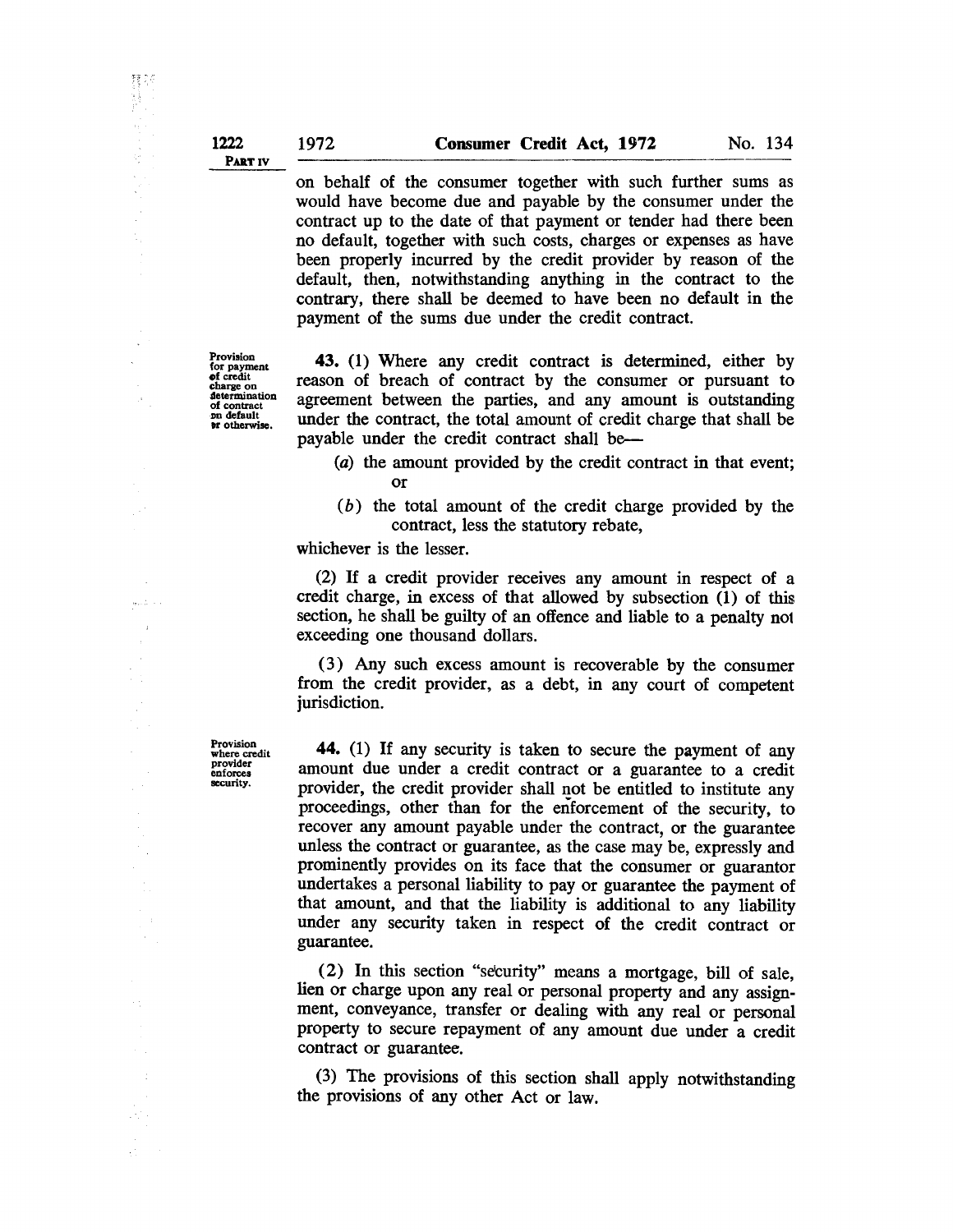## PART V

### CHARGES FOR THE PROCUREMENT OF CREDIT

45. (1) Any person who recovers or seeks to recover any fee Prohibition or other consideration in respect of the procurement from any licensed credit provider of credit shall be guilty of an offence and liable to a penalty not exceeding one thousand dollars. of procurement charges, etc.

(2) Where a scale of procurement charges has been fixed by regulation and any person recovers or seeks to recover any fee or other consideration in respect of the procurement from any credit provider or other person of credit in excess of the amount allowed in that scale of procurement charges, he shall be guilty of an offence and liable to a penalty not exceeding one thousand dollars.

(3) The Governor may, by regulation, fix a scale of procurement charges for the purposes of this section.

( 4) A person from whom any amount has been recovered in contravention of this section may recover back that amount from the person to whom, or to whose benefit it was paid, as a debt, in any court of competent jurisdiction.

(5) For the purposes of this section, a person recovers a fee or other consideration in respect of the procurement of credit where he receives any fee, commission, or other consideration or benefit from a credit provider, consumer or other person-

- (a) for the procurement of credit;
- (b) for the negotiation of a contract for the provision of credit between a person who seeks to obtain, and a person who is prepared to provide, credit;
- or

i<br>Participants and the second second second second second second second second second second second second second second second second second second second second second second second second second second second second sec

(c) for the referral of a person who seeks to obtain credit to a person who is prepared to provide credit.

(6) Notwithstanding the foregoing provisions of this section, where the vendor under a contract for the sale of chattels (not being a contract that includes provision for the sale of land), or any person who has negotiated any such contract, has referred to a credit provider a person who seeks credit in order to discharge his obligations under that contract, it shall be lawful for the credit provider to payor provide a fee or other consideration to the person by whom the applicant for credit was so referred not exceeding in amount or value ten per centum of the total credit charge or interest to which the credit provider is entitled under a contract for the provision of that credit.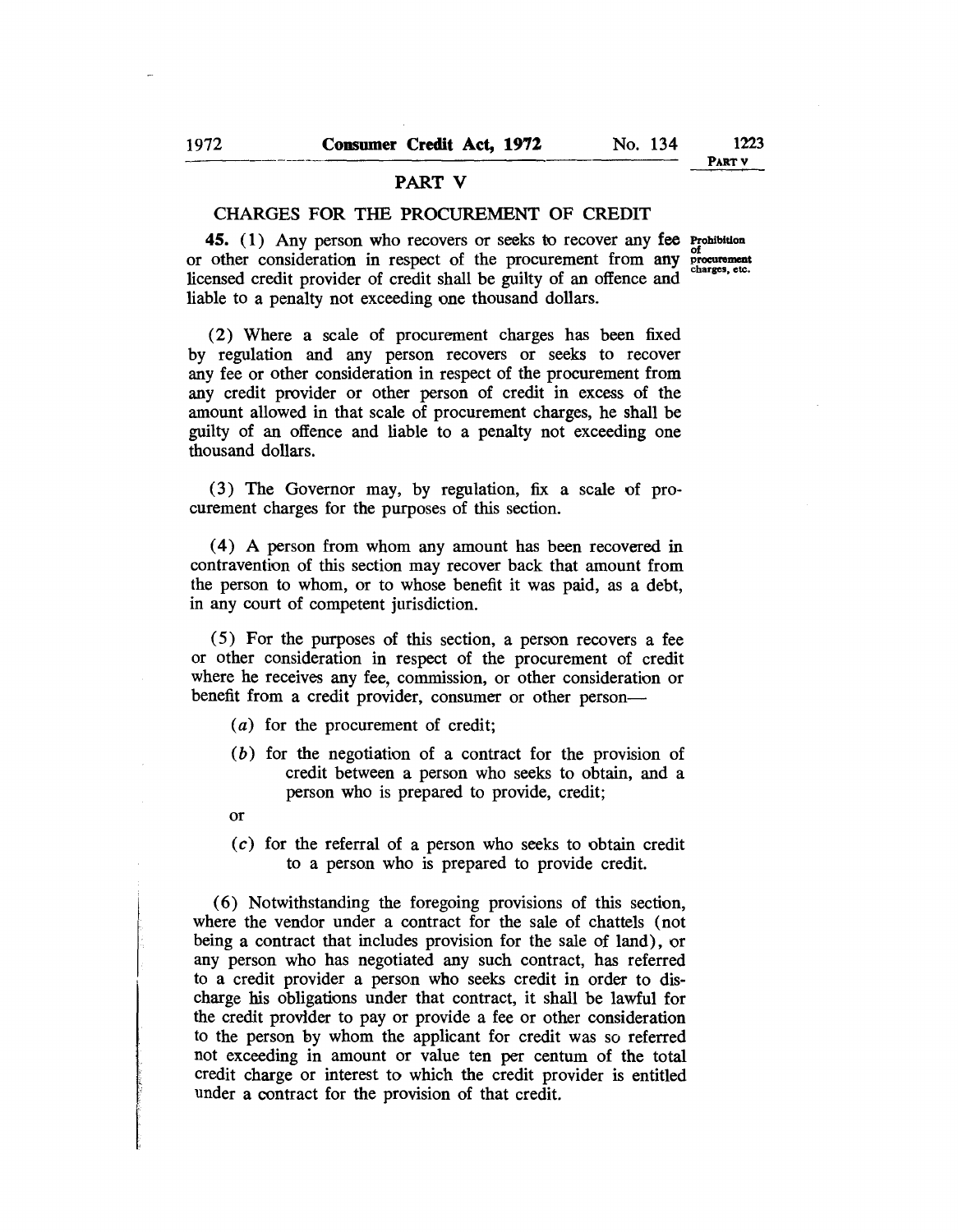PART VI

# PART VI

## HARSH AND UNCONSCIONABLE TERMS

Harsh and uDConscionable terms.

ł

46. (1) Where any term or condition of a credit contract, a guarantee given in respect of a liability under a credit contract or an instrument creating a mortgage, charge or other security in respect of an amount due under a credit contract or a guarantee-

(a) provides for the payment of a credit charge or any other charge that is, in the circumstances of the case, excessive;

or

(b) is harsh or unconscionable or such that a court of equity would give relief in respect thereof,

a party to the contract, guarantee or instrument who is aggrieved thereby may apply to the Tribunal for relief under this section.

(2) In any proceedings instituted before the Tribunal under subsection (1) of this section, or in any proceedings instituted before a court for the enforcement of any such credit contract, guarantee, or instrument, or for the recovery of damages or other compensation for any breach thereof, the Tribunal or the court, as the case may be, may grant relief under this section.

(3) The Tribunal or the court may, in granting relief under this section-

- (a) reduce any excessive credit charge or other charge that is due or secured under the credit contract, guarantee or instrument;
- *(b)* avoid *ab initio* any term or condition of the credit contract, guarantee or instrument against which relief is sought;
- (c) modify the terms or conditions of the credit contract, guarantee or instrument in such manner as it considers just;
- (d) order the repayment to a consumer of any amount paid by him in pursuance of a term or condition that has been avoided or modified under this section.

(4) The powers conferred by subsection (3) of this section are exercisable notwithstanding any settlement of account, or any contract purporting to close previous dealings and create a new obligation.

(5) Proceedings before the Tribunal under this section must be instituted before, or within six months after, the transaction to which the proceedings relate is finally closed.

( 6) Where it appears to the Tribunal or a court in any proceedings brought under this section, or to which this section is applicable, that any person has, or may have, shared in the profits

Ç,

des le la la<br>L  $\frac{1}{4}$ 

÷  $\varphi\rightarrow 0$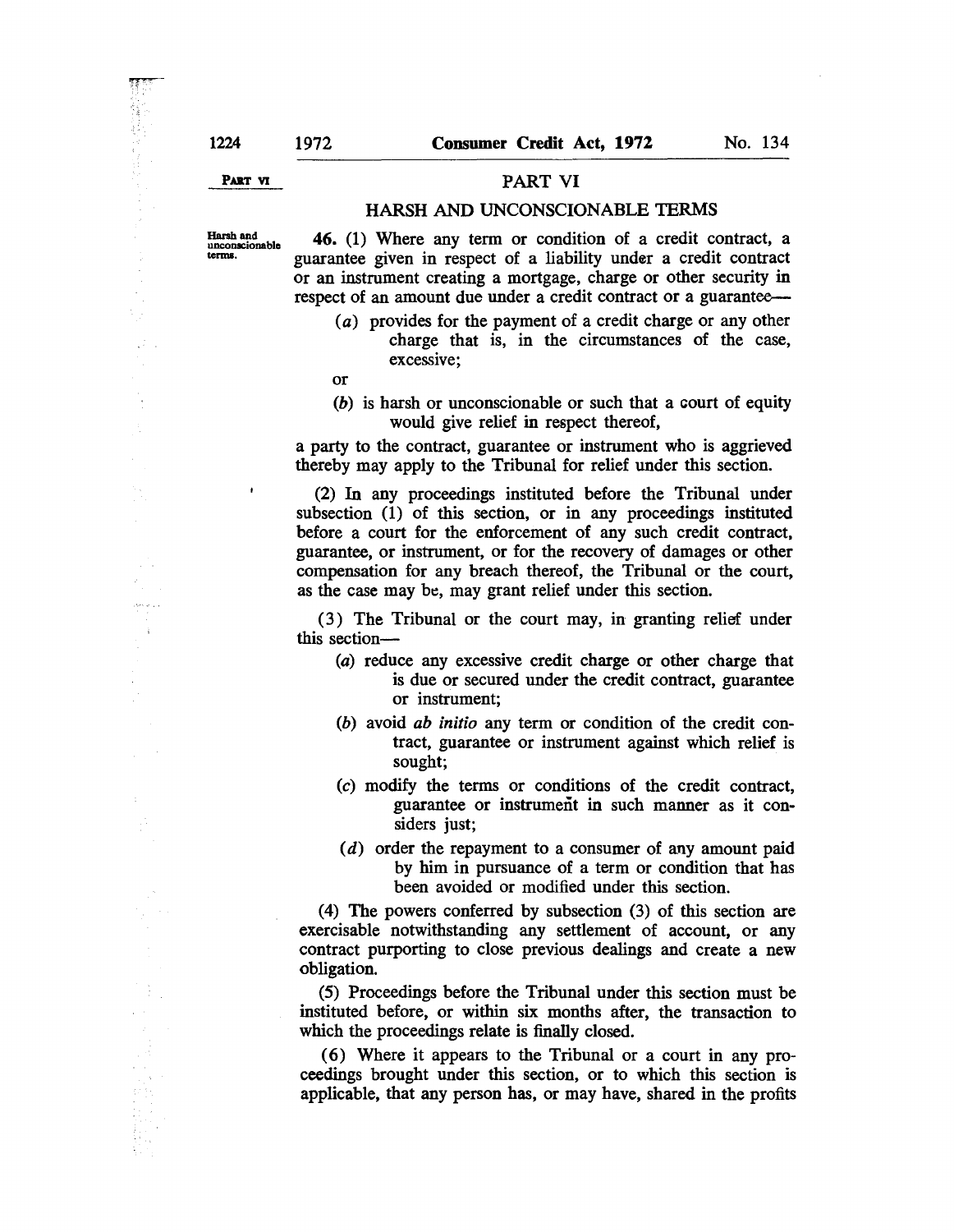of, or has, or may have any beneficial interest in the transaction in question, the Tribunal or court may cite that person as a party to the proceedings, and may make such orders against, or in respect of, that person as it considers just.

(7) For the purposes of effectually carrying out this section, all such orders may be made and directions given by the Tribunal or court as it considers necessary or expedient.

(8) This section shall apply in respect of every credit contract whether or not that credit contract is otherwise subject to the provisions of this Act.

# PART VII

### MISCELLANEOUS

47. (1) A credit provider shall upon receipt of the request in Duty to writing of any person for whom he has provided credit under a information. credit contract, or of any person who has entered into a guarantee in respect of such a credit contract and on payment of the prescribed fee, supply him with a statement showing-

- (a) the amounts received by the credit provider under the credit contract and the dates on which those amounts were received;
- (b) the amount of every sum that has fallen due under the credit contract, but is unpaid, and the date upon which it became due;

and

(c) the amount of every sum that is not yet due but remains outstanding, and the date upon which it will fall due.

(2) A credit provider shall upon receipt of the request in writing of any person for whom he has provided credit under a credit contract, or of any person who has entered into a guarantee in respect of such a contract, and on payment of the prescribed fee, supply him with a copy of the credit contract, or of any other document relating to the provision of credit that was signed by that person.

(3) Where a credit provider to whom a request has been made under this section fails without reasonable excuse to comply with the request within one month after the request was made, he shall be guilty of an offence and liable to a penalty not exceeding five hundred dollars.

48. (1) Where any debt (consisting of principal or interest or Assignment both) arising under a credit contract or any interest in a contract, provider. or security taken in respect of any such debt, is assigned the assignor (whether he is the credit provider by whom the credit was originally

PART VII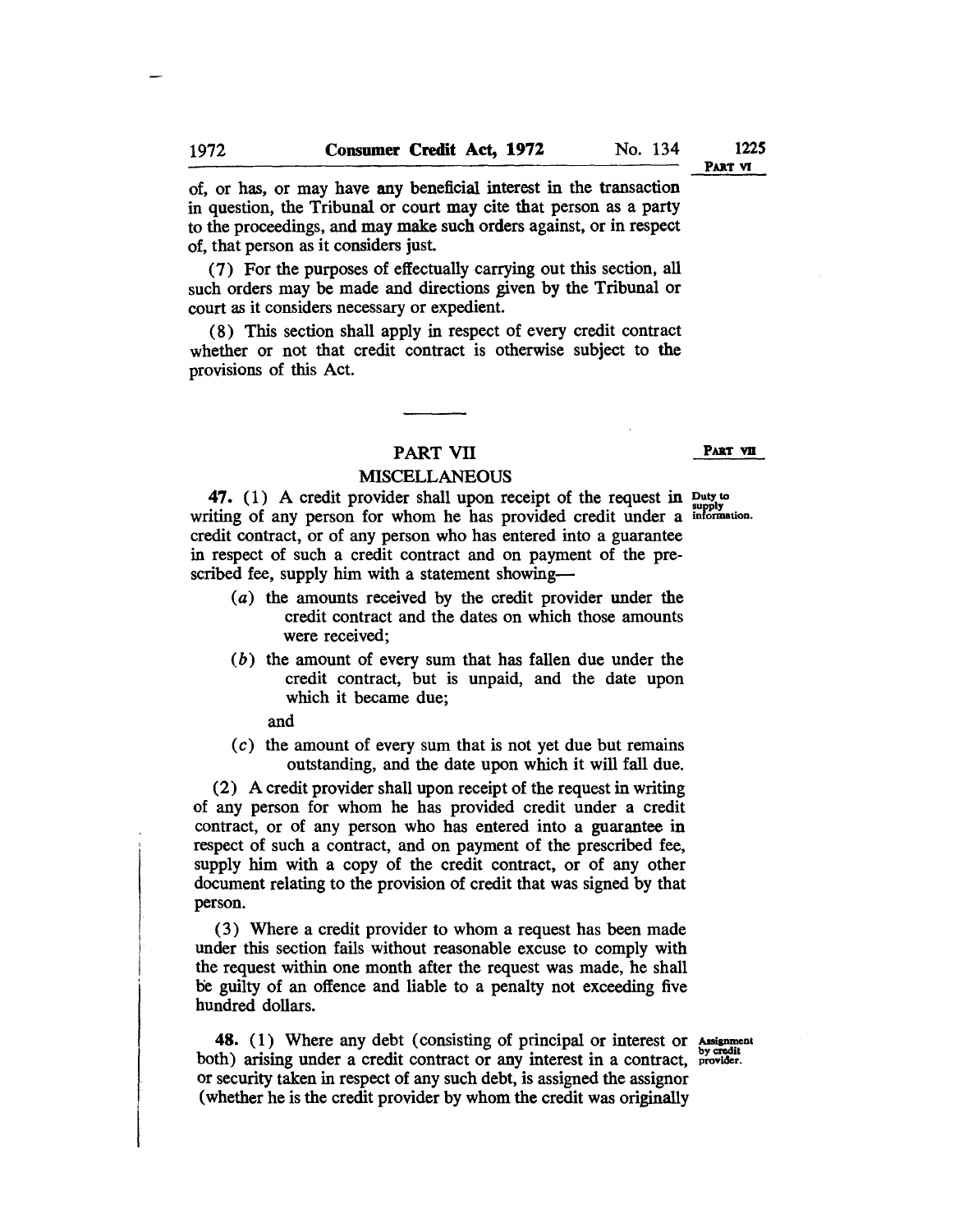provided, or a person to whom the debt or interest has been previously assigned) shall supply to the assignee from time to time as occasion requires any information that the assignee may reasonably require for the purpose of supplying any person with information to which he is entitled under this Act.

Penalty: Five hundred dollars.

(2) A person who is in default under subsection (1) of this section shall indemnify any person who has suffered loss as a result of that default against the amount of the loss.

(3) This section does not apply in respect of an involuntary assignment that arises by operation of law.

**Assignment** of interest by credit provider.

Â,  $\frac{1}{2}$ 

N,  $\mathcal{L}_{\mathbf{R}}$  and  $\mathcal{L}_{\mathbf{R}}$  $\overline{1}$ 

 $\bar{z}$ 

 $\sim$  .

 $\mathbb{Z}_2^*$ 

49. Where a credit provider assigns his rights or interest under a credit contract, guarantee or other security to any other person-

(a) the obligations (if any) of a person liable upon the contract, guarantee or security to the assignee shall be the same as his obligations to the assignor;

and

(b) the person so liable may raise any claim or defence against the assignee that he could have raised against the assignor.

Collateral security.

#### 50. Where-

- (a) a bill of exchange or promissory note has been given by a consumer or a guarantor under, or in respect of, a credit contract to the credit provider in respect of an amount payable under the contract;
	- and
- (b) the payment in due course of the bill of exchange or promissory note would result in the payment of an amount in excess of the liability of the consumer or guarantor.

the credit provider shall be liable to pay to the consumer or guarantor the amount of the excess.

Assignment of certain interests.

51. (1) No assignment by a consumer to a credit provider of any interest, actual or expectant, in the estate of a deceased person or under any deed of settlement or trust shall be of any force or effect unless the assignment is-

- $(a)$  in writing;
- (b) executed in the presence of a legal practitioner instructed by the assignor;
	- and
- (c) endorsed with a certificate under this section.

(2) The legal practitioner must examine the consumer concerning his understanding of the transaction and if satisfied that he fully understands the transaction and that he enters into it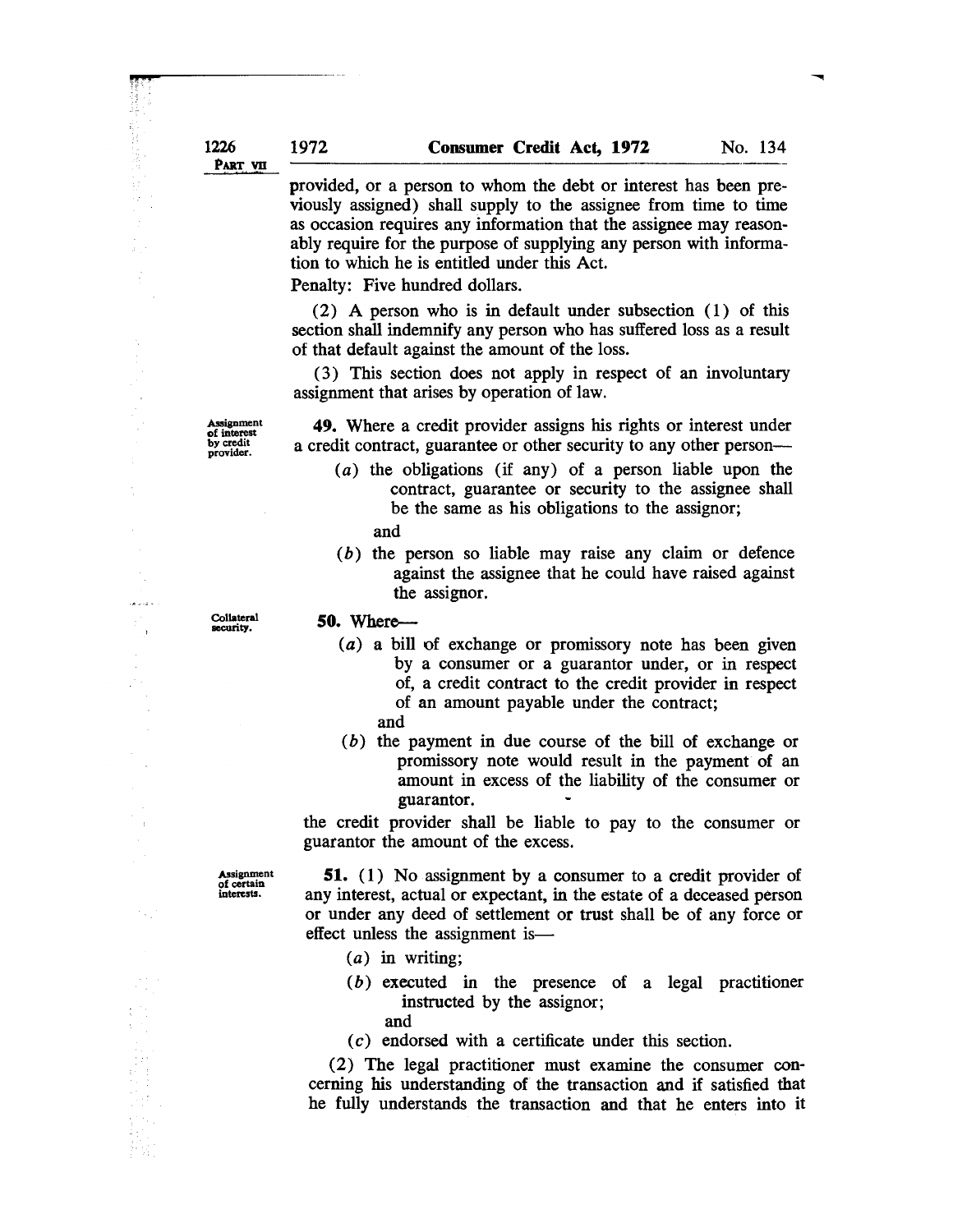PART VII

freely and voluntarily, he shall certify that he is so satisfied by endorsement on the instrument by which the assignment is effected.

(3) In this section-

"assignment" includes assurance, sale, mortgage, lien, charge, conveyance, transfer and declaration of trust.

52. A consumer who is liable to make payments in respect of two or more credit contracts to the same credit provider shall, notwithstanding any agreement to the contrary, be entitled, on credit contract. making any payment in respect of the credit contracts that is not sufficient to discharge the total amount then due under. all the credit contracts, to require the credit provider to appropriate the sums so paid by him in or towards the satisfaction of the sum due under any one of the credit contracts, or in or towards the satisfaction of the sums due under any two or more of the credit contracts in such proportions as he thinks fit, and if he fails to make any such appropriation, the payment shall, subject to any agreement to the contrary, be appropriated in or towards the satisfaction of the sums due under the respective credit contracts in the order in which those contracts were entered into.

Appropriation of payments under more than one credit contract.

53. (1) Subject to subsection (2) of this section, where a Manner in. • credit contract purports to provide for an advance of moneys the is to be provided. advance shall be made in cash or by cheque without deduction for interest or any other charge.

(2) This section shall not prevent the deduction in accordance with a credit contract of amounts—

- (a) on account of stamp duty, or fees payable to the Registrar-General in respect of the transaction between the credit provider and the consumer;
- (b) on account of fees payable to a legal practitioner or licensed land broker in respect of the transaction,
	- or
- (c) on account of any other charges authorized by regulation.

54. (1) An advertisement by newspaper, circular, letter, radio Advertiseor television to the effect that a credit provider is prepared to provide credit must conform with any stipulations made by the Commissioner in respect of advertisements relating to the provision of credit, and must state the authorized name and the registered address of the credit provider.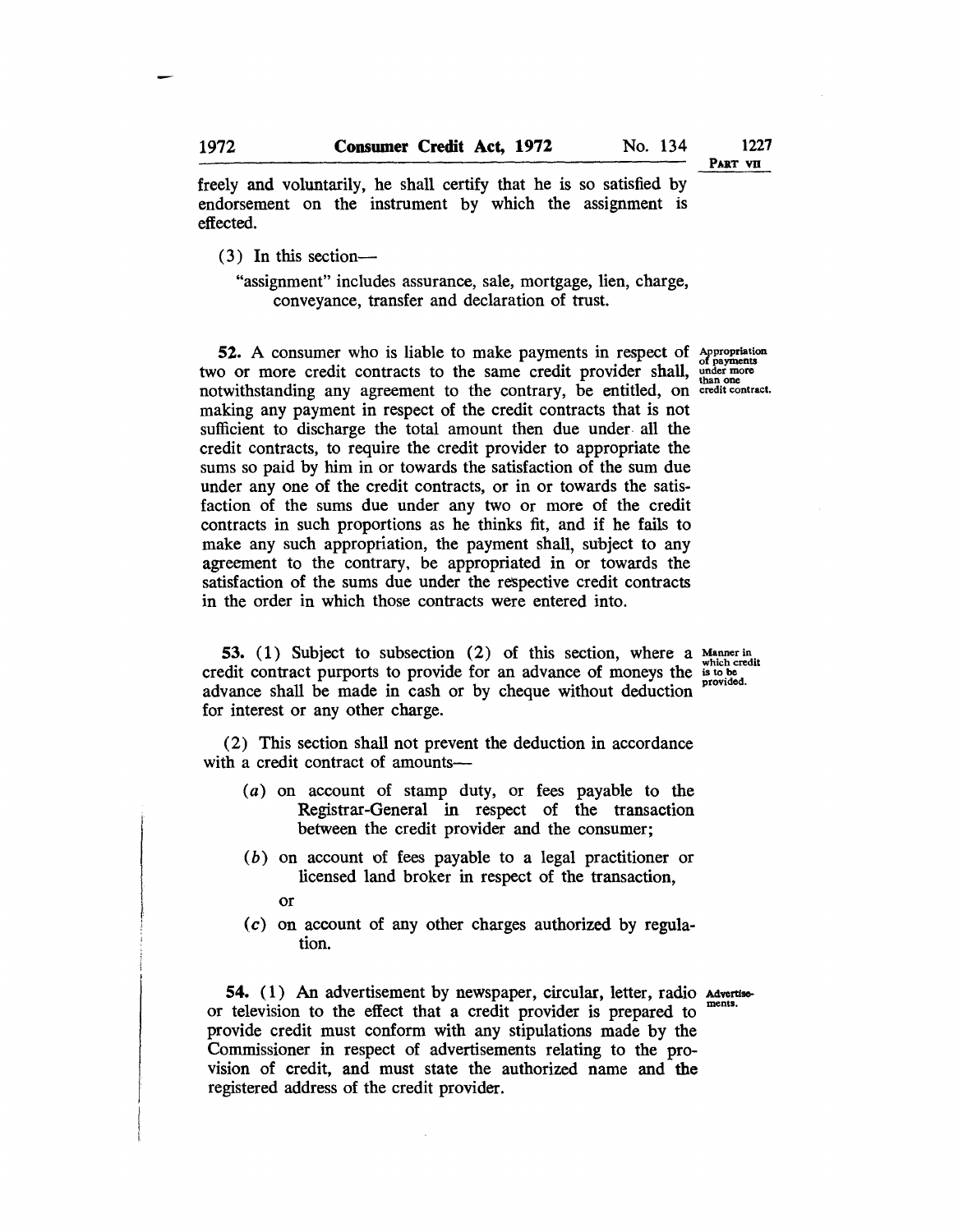(2) Where an advertisement is published in contravention of subsection (1) of this section, the credit provider shall be guilty of an offence and liable to a penalty not exceeding five hundred dollars.

(3) It shall be a defence to a charge under subsection (2) of this section to prove that the advertisement was published without the authority of the credit provider.

Canvassing.

 $\mathcal{L}_{\mathbf{A}}$ 

.<br>Sedan

ЦÝ,  $\bar{z}$ ÷.

55. ( 1) Where a credit provider canvasses, or employs any person for the purpose of canvassing at the place of dwelling or business of any person with a view to inducing that person to apply for or obtain credit, the credit provider and the canvasser shall each be guilty of an offence and liable to a penalty not exceeding one thousand dollars.

(2) This section does not apply where the principal object of the canvasser is to negotiate contracts for the sale of goods or the provision of services with those whom he canvasses, and the credit to which the canvassing relates is to be provided for the sole purpose of enabling or assisting those persons to discharge their obligations under those contracts.

Nature of writing.

**56.** For the purposes of this Act, a document-

(a) that is in handwriting that is not clear and legible;

or

(b) that is printed in type the dimensions of which do not comply with the regulations.

shall be deemed not to be in writing.

Fahe statements

57. (1) A consumer shall not make any statement or representation that is to his knowledge false or misleading in an application or offer to a credit provider in which credit is sought.

Penalty: One thousand dollars, or imprisonment for twelve months.

(2) Any person who by means of any statement or representation that is to his knowledge false or misleading induces, or attempts to induce, any person to enter into a credit contract, or to agree to proposed terms of a credit contract shall be guilty of an offence and liable to a penalty not exceeding one thousand dollars, or imprisonment for twelve months.

(3) This section does not relieve any person from any criminal liability to which he may otherwise be subject in respect of any such false or misleading statement.

PART VII

1228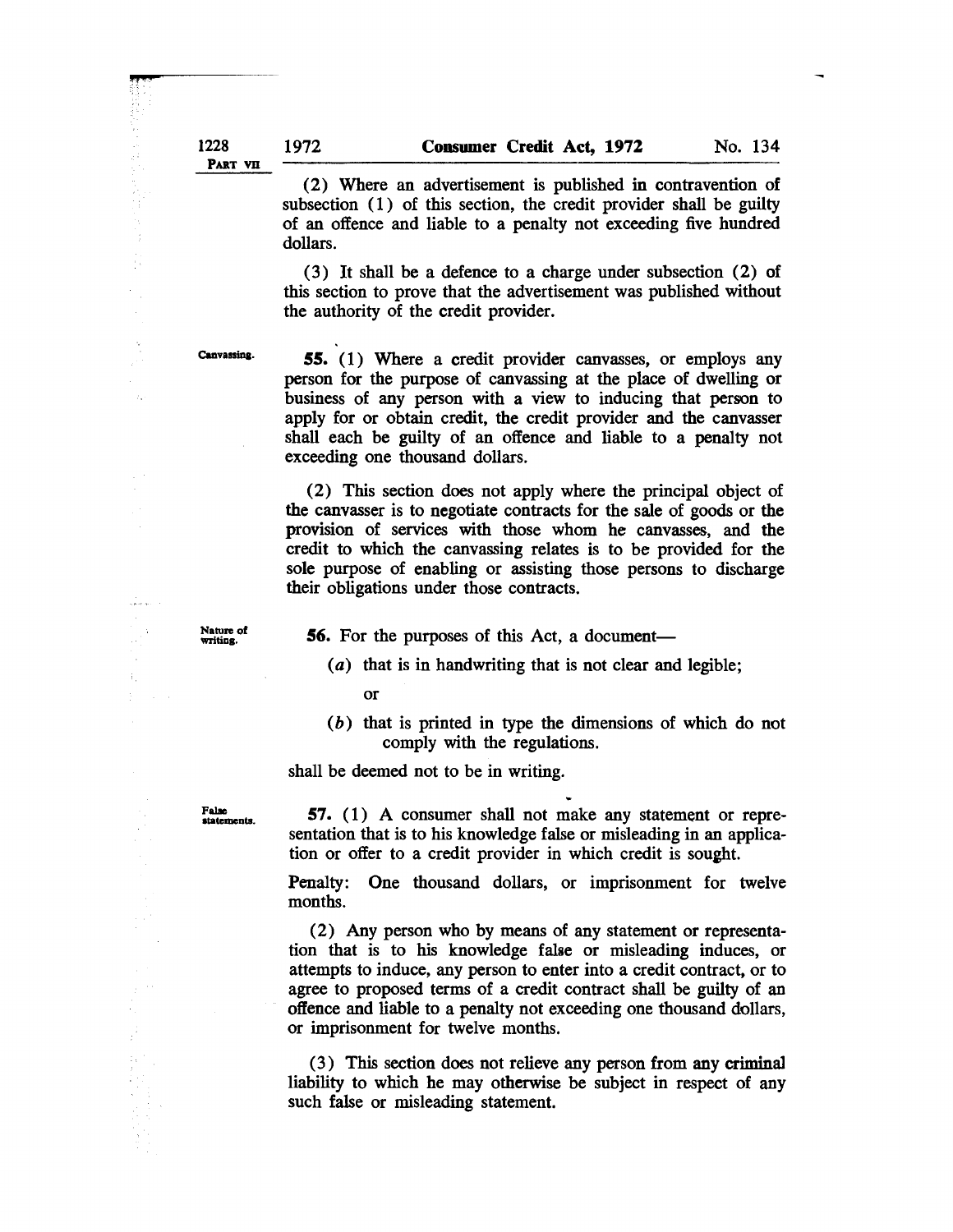PART VII

58. An apparently genuine document purporting to be under Evidence. the hand of the Registrar and to certify that a person named in the certificate was or was not licensed as a credit provider on a date specified in the document shall be accepted as proof of the matter so certified in the absence of evidence to the contrary.

59. Proceedings for offences against this Act except offences Proceedings. against section 11 and section 57 of this Act shall be disposed of summarily.

60. ( 1) A notice or document required or permitted to be Service. served on a consumer under this Act shall be deemed to have been duly served if it has been—

- (a) given to the consumer personally;
- (b) left at his usual or last known place of abode; or
- (c) sent by registered or certified mail to his usual or last known place of abode, or to an address for service stated in any notice given by him.

(2) The affidavit or oral evidence of any person as to the delivery or posting of any notice or document required or permitted to be served on a consumer under this Act shall be admissible as evidence of the due service of the notice or document if the deponent swears to the facts necessary to prove due service either to his own know ledge, or to his information and belief based on, and verified by, records kept in the ordinary course of business.

(3) Any notice, process or document shall be deemed to have been duly served upon a credit provider if it had been-

- (a) served on the credit provider personally;
- (b) left at an authorized address of the credit provider with a person apparently responsible to the credit provider;
	- or

i<br>E

(c) sent by registered or certified mail to the credit provider addressed to him at an authorized address.

61. (1) The Governor may make such regulations as are con- Regulations. templated by this Act, or as he deems necessary or expedient for the purposes of this Act.

(2) Without limiting the generality of subsection (1) of this section, those regulations may—

(a) prescribe the procedure of the Tribunal;